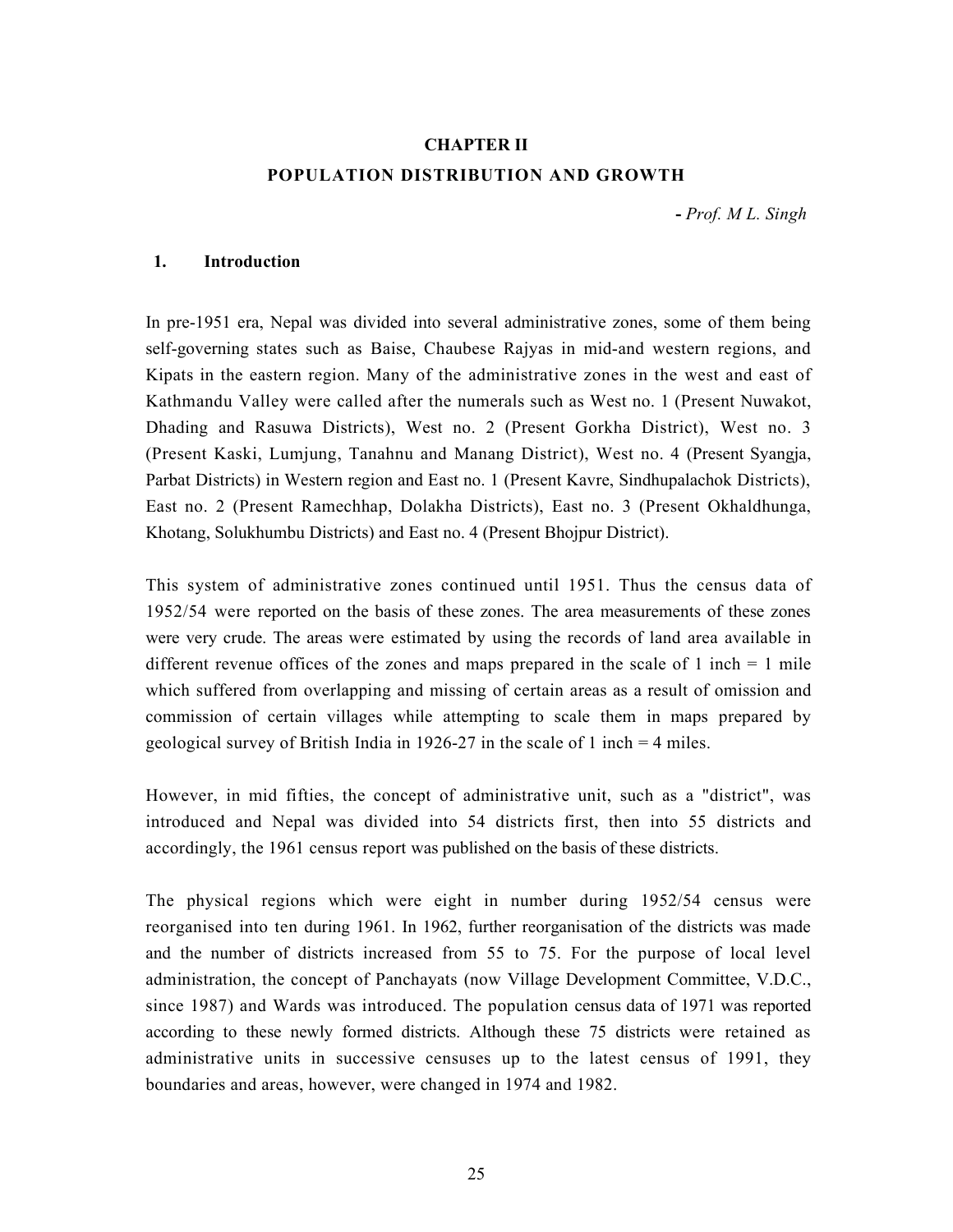In the light of above discussion, it as clear that problems do exist in the comparison of population distribution, , of Nepal at various censuses in terms of various spatial divisions of the country.

Spatial divisions considered for this study are

- i) Ecological zones iv) Districts
- ii) Development Regions v) VDCs

iii) Rural/Urban areas

# 2. Spatial Distribution of Population

# 2.1 Population Distribution by Ecological Zones

The history of human settlements indicates a predominance of settlements in places where climate, agricultural activities and water were favorable for their livelihood. These factors which depend upon the topography of the land, are still valid for the present day spatial distribution of population.

Topographically, the land of Nepal is divided into three ecological zones: (a) Mountain (b) Hill (c) Terai. These zones are quite divergent in terms of climate, physical feature, landscape and altitude.

### (a) Mountain

Land area lying at the altitude of 4877 meters to 8848 meters above sea level is considered the Mountain zone. This zone constitutes 35 per cent of total land area of Nepal. It includes rocky areas of the Himalayan range which are not suitable for human settlements.

# (b) Hill

This zone lies at an altitude ranging between 610 meters and 4877 meters above sea level and occupies 42 per cent of total land area of Nepal. In this zone there are many pockets called valleys and river basins which are very favourable for human settlement. Kathmandu valley is one of them.

# (c) Terai

Formerly divided as Inner Terai and Terai, this zone is the most fertile land region of Nepal and consists of low land area covering 23 per cent of Nepal's total land area and is situated at an altitude less than or equal to 610 meters above sea level.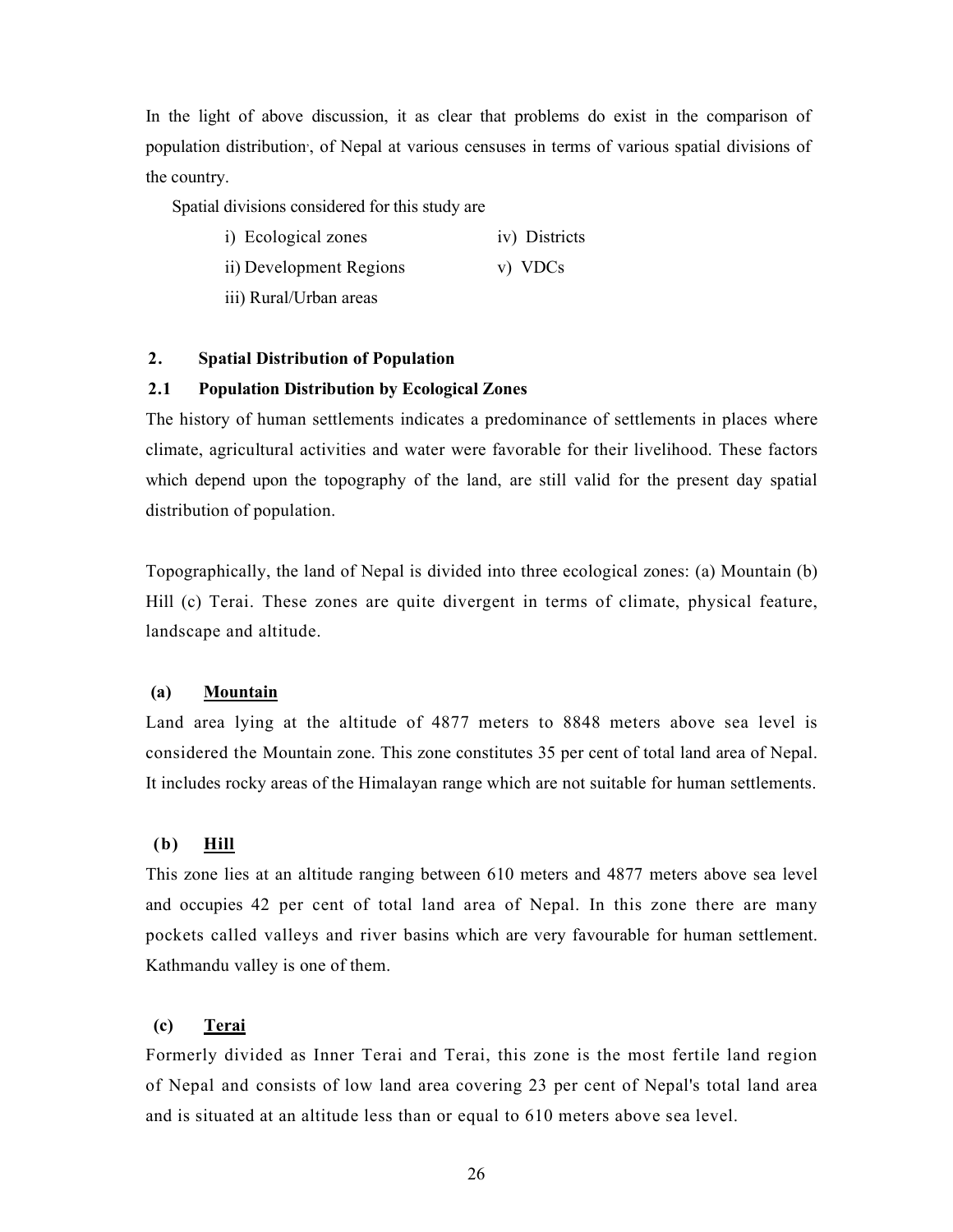Till 1951, Terai region was covered with dense forests and highly infested with Malaria and other contagious diseases. Therefore until 1951, majority of Nepal's population were distributed in different parts of Hill region and only scattered settlements were found in Terai region. However, after the political change in 1951, the situation had changed. Malaria was controlled and much of the forest land was cleared up for new settlements. As a result, the pattern of population distribution by ecological zones has been changing rapidly in the country. Table 1 shows the pattern of distribution of population by ecological zones at different censuses in Nepal.

|         | Mountain                     | <b>Hill</b>              | $(1) + (2)$ | Terai            | <b>Total</b> | <b>Population</b> |
|---------|------------------------------|--------------------------|-------------|------------------|--------------|-------------------|
|         | (1)                          | (2)                      | (3)         | $\left(4\right)$ |              |                   |
| 1952/54 | $\overline{\phantom{a}}$     |                          | 64.8        | 35.2             | 100.0        | 8,256,625         |
| 1961    | $\qquad \qquad \blacksquare$ | $\overline{\phantom{a}}$ | 63.6        | 36.4             | 100.0        | 9,412,996         |
| 1971    | 9.9                          | 52.5                     | 62.4        | 37.6             | 100.0        | 11,555,983        |
| 1981    | 8.7                          | 47.7                     | 56.4        | 43.6             | 100.0        | 15,022,839        |
| 1991    | 7.8                          | 45.5                     | 53.3        | 46.7             | 100.0        | 18,491,097        |

Table 1: Percentage Distribution of Population by Ecological Zones, Nepal, 1952/54 - 1991

Source: CBS, 1975, Vol. I Table I CBS, 1984, Vol. II Table 3

CBS, 1995, Vol. 1V, Table 2.

Since up to 1961, Hill and Mountain zones were not separated, the population distribution for these zones are shown in Table I as a combined distribution in the 1952-54 and 1961 censuses.

During the period from 1971 to 1991, the proportionate share of the population in Terai has increased by almost 9 percentage points from 37.6 per cent in 1971 to 46.7 per cent in 1991, whereas in Hills, the share dropped by about 7 percentage points from 52.5 per cent in 1971 to 45.5 per cent in 1991. In Mountains, the share dropped from 9.9 per cent in 1971 to 7.8 per cent in 1991.

The flow of people from the Mountains and Hills to the Terai coupled with high natural increase of population in Terai is the leading cause of the increase in proportionate share of total population in the Terai zone.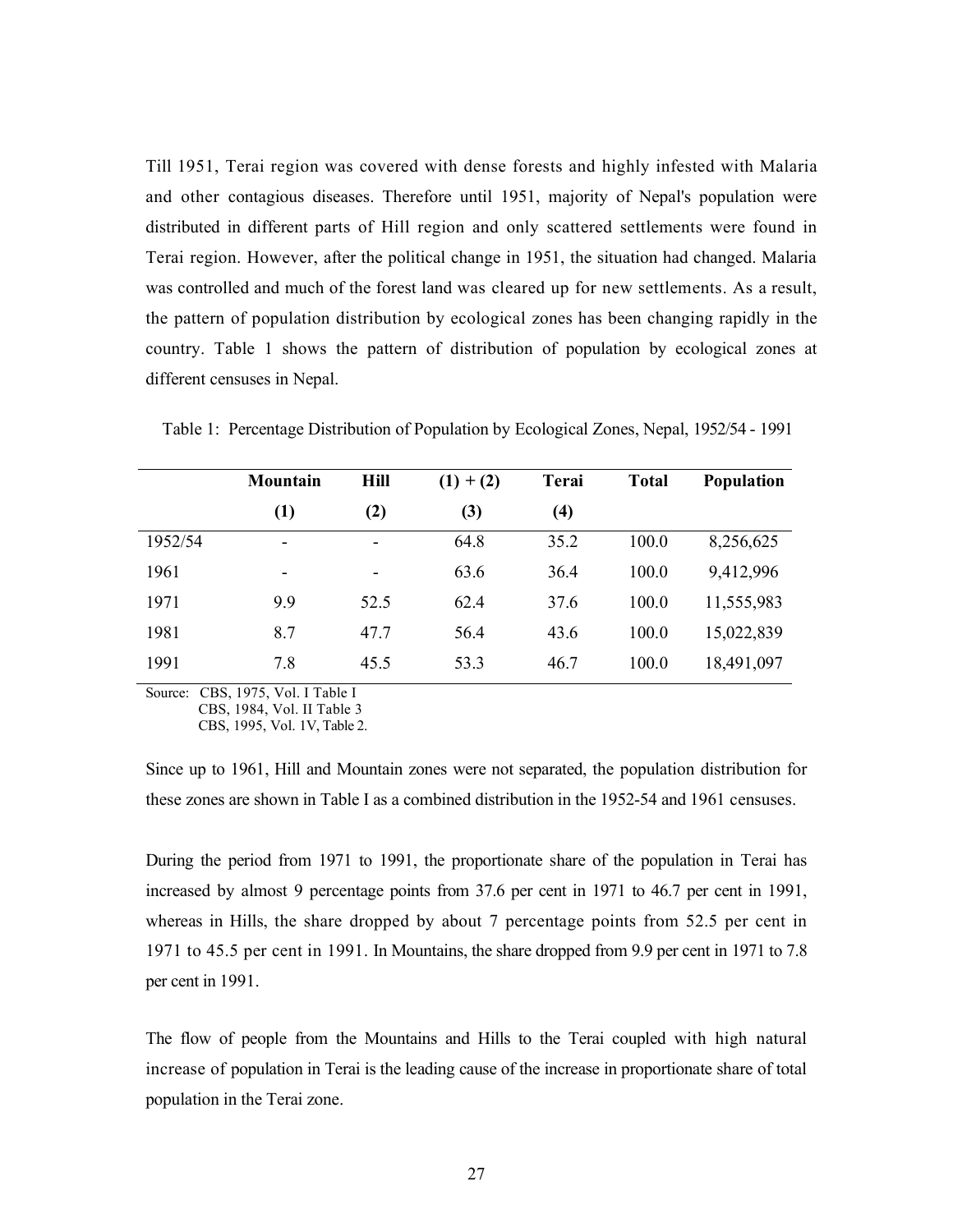According to the latest census of 1991, the Mountain zone which covers about 35 per cent of the total land in Nepal is inhabited by only 7.8 per cent of the total population. Similarly, the Hill region with 42 per cent of the total land area is inhabited by 45.5 per cent of the total population and the Terai region with only 23 per cent of the total land is inhabited by 46.7 per cent of the total population.

# 2.2 Population Distribution by Development Regions

In the preceding sections, it has been shown that the population distribution in Nepal is greatly influenced by ecological considerations. It is to be seen whether the distribution is also affected by administrative and other divisions of land.

In this regard, one important division to be considered is the division of land into development regions. In 1972, the concept of development regions was introduced for the first time in Nepal; the districts of Nepal were grouped into four development regions viz. (1) Eastern (2) Central (3) Western and (4) FarWestern. After a few years, Far-Western region was subdivided into two regions, namely, Mid-Western and Far-Western. Thus, at present Nepal has five development regions.

On account of the fact that prior to 1981, the size and the area of the districts changed greatly from one census year to the other, the population figures of the development regions which were based on the district level data, were not comparable till 1981. Therefore, a comparative picture of population distribution by development regions is shown in Table 2 for 1981 and 1991 only.

| Development region | 1981         | 1991           |
|--------------------|--------------|----------------|
| Eastern            | 24.69        | 24.05          |
| Central            | 32.68        | 33.44          |
| Western            | 20.83        | 20.39          |
| Mid-Western        | 13.02        | 13.04          |
| Far-western        | 8.78         | 9.08           |
| Total              | 100.00       | 100.00         |
|                    | (15,022,839) | (18, 491, 097) |

Table 2: Percentage Distribution of Population by Development Regions, Nepal,1981-1991

Source: CBS, 1984, Vol. I, Part I

CBS, 1994, Vol. I, Part I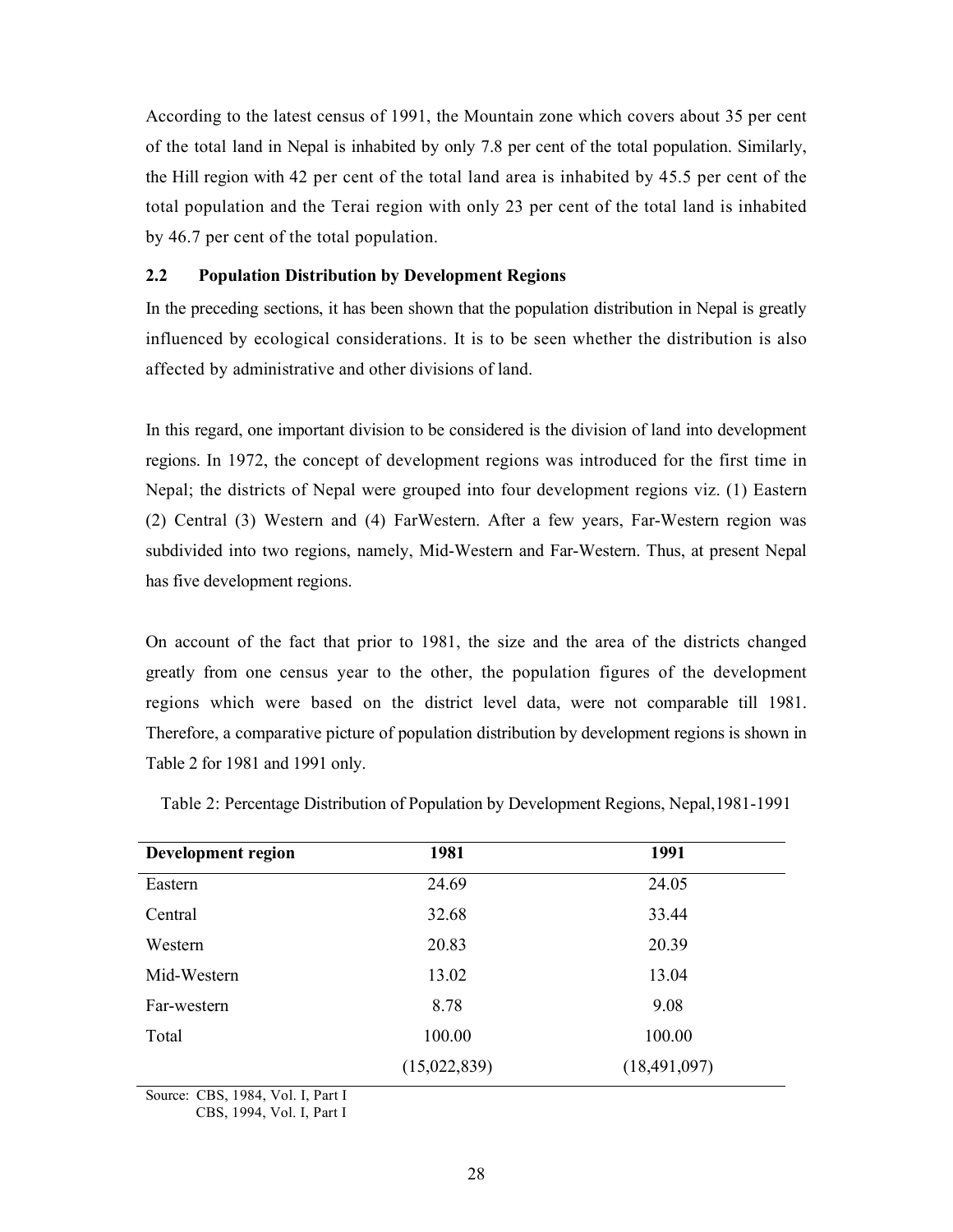Table 2 shows that the population distribution by development regions had remained more or less the same between 1981 and 1991. It is found that almost one third of Nepal's population were in Central development region whereas less than 10 per cent of the total population were in Far-Western region.

On the other hand, Eastern and Western regions accounted for nearly one-fourth and onefifth of total population. Mid-Western Region is found to accommodate only 13 per cent of total population.

# 2.3 Population Distribution by Ecological and Development Regions

Population distribution in ecological and development regions in 1981 and 1991 are shown in Table 3. Only the percentage share of the total population in the 15 regions are shown in Table 3. The actual size of population in these regions, however, are given in Table 4.

| <b>Development region</b> | Year | Mountain | <b>Hill</b> | <b>Terai</b> | <b>Total</b> |
|---------------------------|------|----------|-------------|--------------|--------------|
| Eastern                   | 1981 | 2.25     | 8.37        | 14.06        | 24.68        |
|                           | 1991 | 1.94     | 7.72        | 14.37        | 24.04        |
| Central                   | 1981 | 2.75     | 14.03       | 15.89        | 32.67        |
|                           | 1991 | 2.54     | 14.49       | 16.40        | 33.44        |
| Western                   | 1981 | 0.13     | 14.31       | 6.37         | 20.82        |
|                           | 1991 | 0.11     | 13.09       | 7.19         | 20.39        |
| Mid-Western               | 1981 | 1.61     | 6.93        | 4.46         | 13.01        |
|                           | 1991 | 1.41     | 6.59        | 5.03         | 13.03        |
| Far-western               | 1981 | 1.92     | 4.02        | 2.84         | 8.78         |
|                           | 1991 | 1.80     | 3.63        | 3.65         | 9.08         |
| Total                     | 1981 | 8.67     | 47.68       | 43.64        | 100.00       |
|                           | 1991 | 7.80     | 45.53       | 46.66        | 100.00       |

Table 3: Percentage Distribution of Total Population in Different Ecological and Development Regions of Nepal, 1981-1991<sup>1</sup>

Source: CBS, 1994, Vol. I.

CBS, 1995, Vol. IV.

<sup>1</sup> Distributions of 1981 are based on unadjusted district populations. Distributions based on 1981 population adjusted to conform to the 1991 district boundaries are not shown here since the differences between the adjusted and the unadjusted distributions at the regional level are trivial.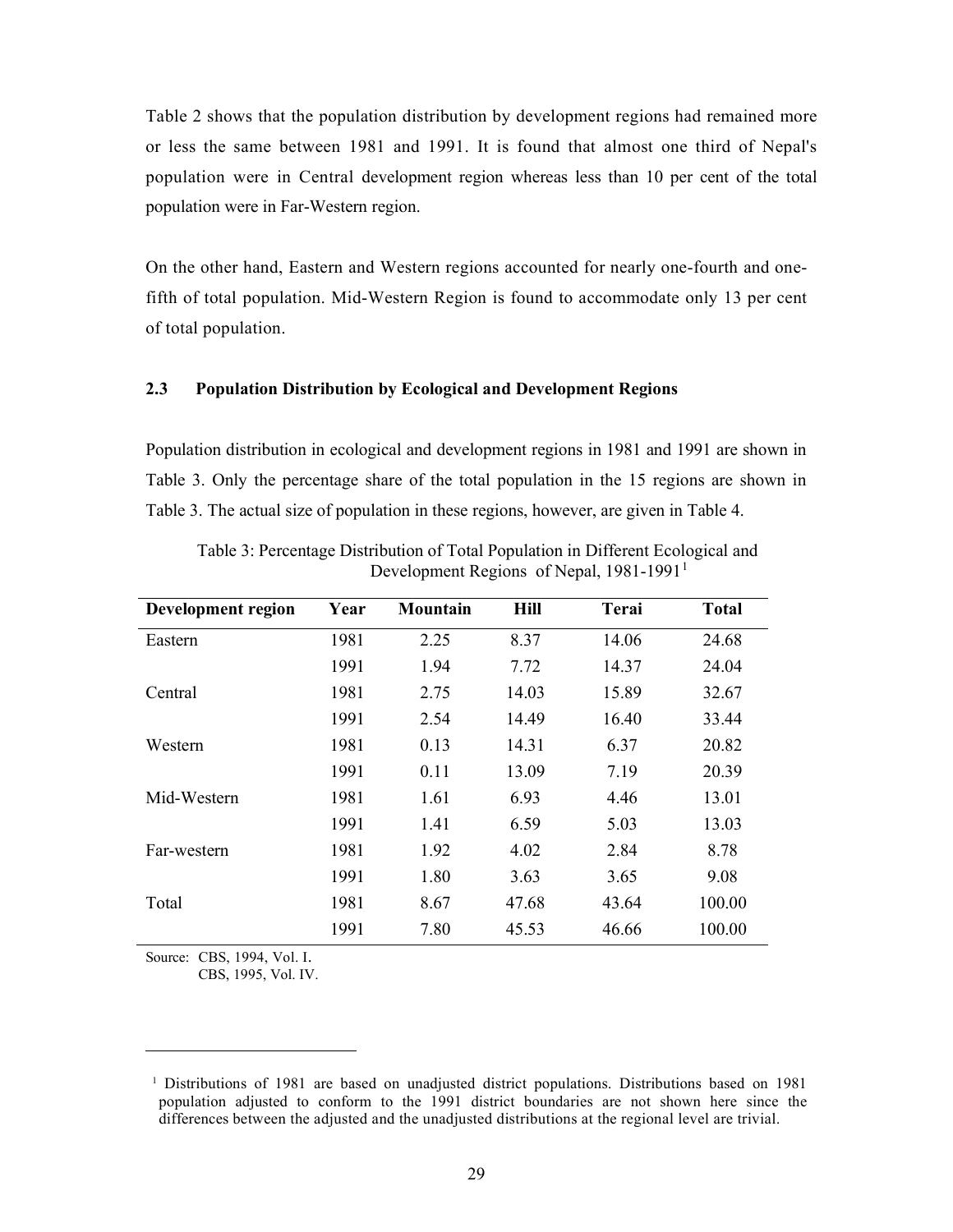Table 3 shows that between 1981 and 1991, the percentage share of population in Mountain region decreased by 0.87 percentage points from 8.67 per cent in 1981 to 7.80 per cent in 1991. The share of total population in different sub-regions in Mountains varied from a maximum of 2.54 per cent in Central Mountain to a minimum of 0.11 per cent in Western Mountain in 1991. The corresponding variation in 1981 was from maximum of 2.75 per cent in Central Mountain region to 0.13 per cent in Western Mountain Region. It is also clear from the table that all three mountain regions of the west viz.. Western, Mid-western and Far-western, recorded less than 2 per cent of total population each at both censuses.

In Hills, though the total share of population decreased from 47.68 per cent in 1981 to 45.53 per cent in 1991, Central Hill reported slight increase in its percentage share of population from 14.03 per cent in 1981 to 14.49 per cent in 1991. This is perhaps, due to inclusion in this sub region, of Kathmandu district which has been experiencing continuous growth in its population from one census to the next. All other sub-regions in Hill reported slight decreases in their percentage share of the total population. On the other hand, all regions in Terai experienced growth in their share of the population from 1981 to 1991. The growth is not uniform however. The growth is the least in the Eastern followed by Central part and the growth increases as we move to west, mid west and far west. The explanation for this phenomenon is the shifting of population from Hills and Mountains to Terai region and Kathmandu district.

# 2.4 Population Distribution by Districts

Although the number of districts remained constant at 75 since 1971, there had been great changes in areas of districts between 1971 and 1981. The boundaries of many districts remained the same from 1981 to 1991. Only in the case of 26 districts, boundary changes took place in 1982. Among these, for 3 districts it was only boundary delineation and not boundary change whereas in the case of 23 districts the boundary changes resulted in changes in their areas. The 1991 census populations and the 1981 census populations adjusted<sup>2</sup> for the 1991 boundaries are shown for districts and regions in Table 4. The average annual growth rates during the 1981-1991 intercensal period are also shown in the same table.

<sup>2</sup> For details, see: CEDA, 1994.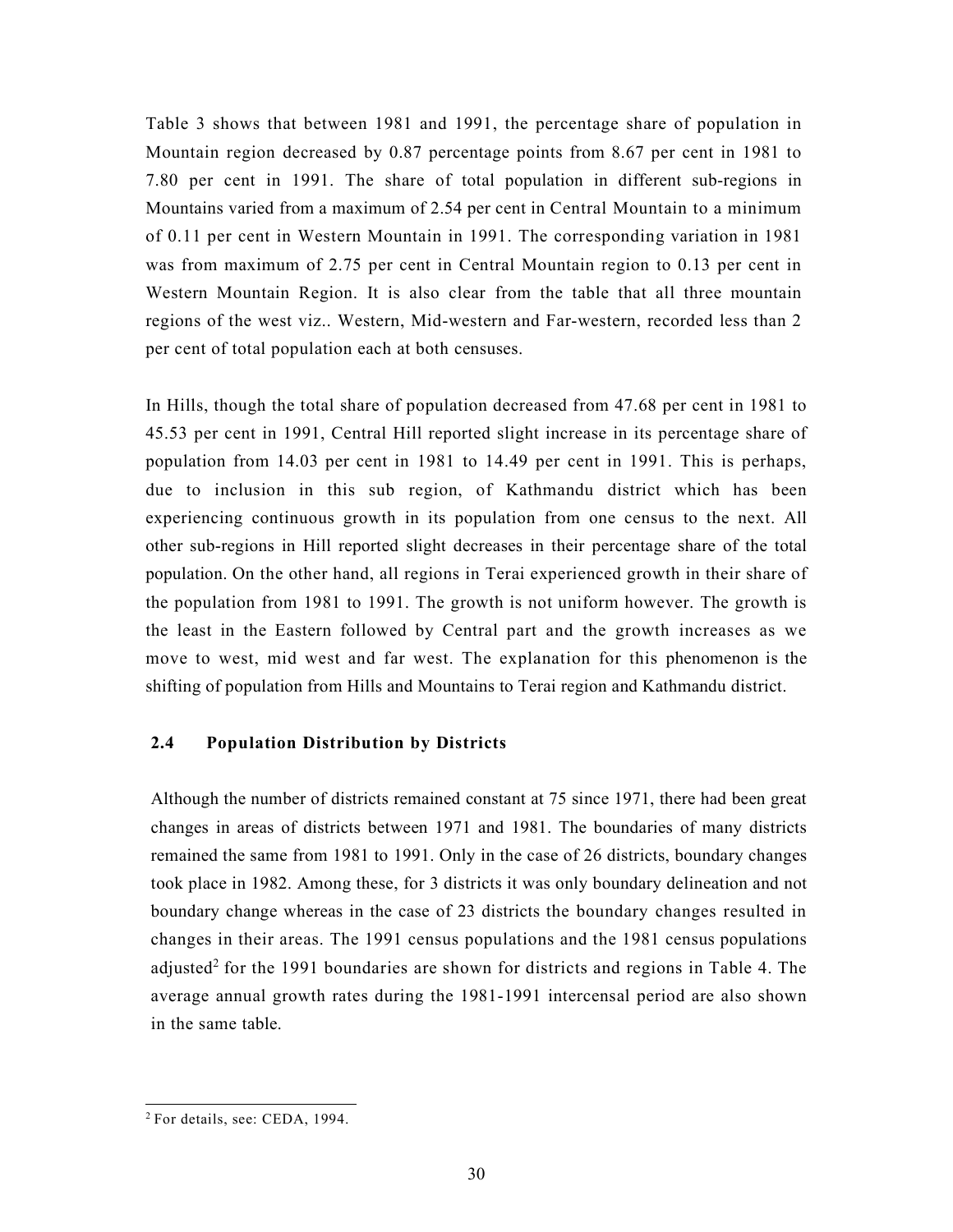| <b>Districts</b> | Population | Population | <b>Average Annual</b> |
|------------------|------------|------------|-----------------------|
|                  | 1981       | 1991       | Growth Rate (%)       |
| Taplejung        | 120,780    | 120,053    | $-0.06$               |
| Sankhuwasabha    | 129,414    | 141,903    | 0.92                  |
| Solukhumbu       | 88,245     | 97,200     | 0.97                  |
| Eastern Mountain | 338,439    | 359,156    | 0.59                  |
| Panchathar       | 153,746    | 175,206    | 1.31                  |
| Ilam             | 178,356    | 229,214    | 2.51                  |
| Dhankuta         | 129,781    | 146,386    | 1.20                  |
| Terathum         | 92,454     | 102,870    | 1.07                  |
| Bhojpur          | 192,689    | 198,784    | 0.31                  |
| Okhaldhunga      | 137,640    | 139,457    | 0.13                  |
| Khotang          | 212,571    | 215,965    | 0.16                  |
| Udayapur         | 159,805    | 221,256    | 3.25                  |
| Eastern Hill     | 1,257,042  | 1,429,138  | 1.28                  |
| Jhapa            | 479,743    | 593,737    | 2.13                  |
| Morang           | 534,692    | 674,823    | 2.33                  |
| Sunsari          | 344,594    | 463,481    | 2.96                  |
| Saptari          | 379,055    | 465,668    | 2.06                  |
| Siraha           | 375,358    | 460,746    | 2.05                  |
| Eastern Terai    | 2,113,442  | 2,658,455  | 2.29                  |
| Dolakha          | 150,576    | 173,236    | 1.40                  |
|                  | (148, 510) |            | (1.54)                |
| Rasuwa           | 30,241     | 36,744     | 1.95                  |
| Sindhupalchowk   | 232,326    | 261,025    | 1.16                  |
|                  | (234, 919) |            | (1.05)                |
| Central Mountain | 413,143    | 471,005    | 1.31                  |
|                  | (413,670)  |            | (1.30)                |

Table 4: Distribution of Population by Districts and Population Growth Rates, 1981-1991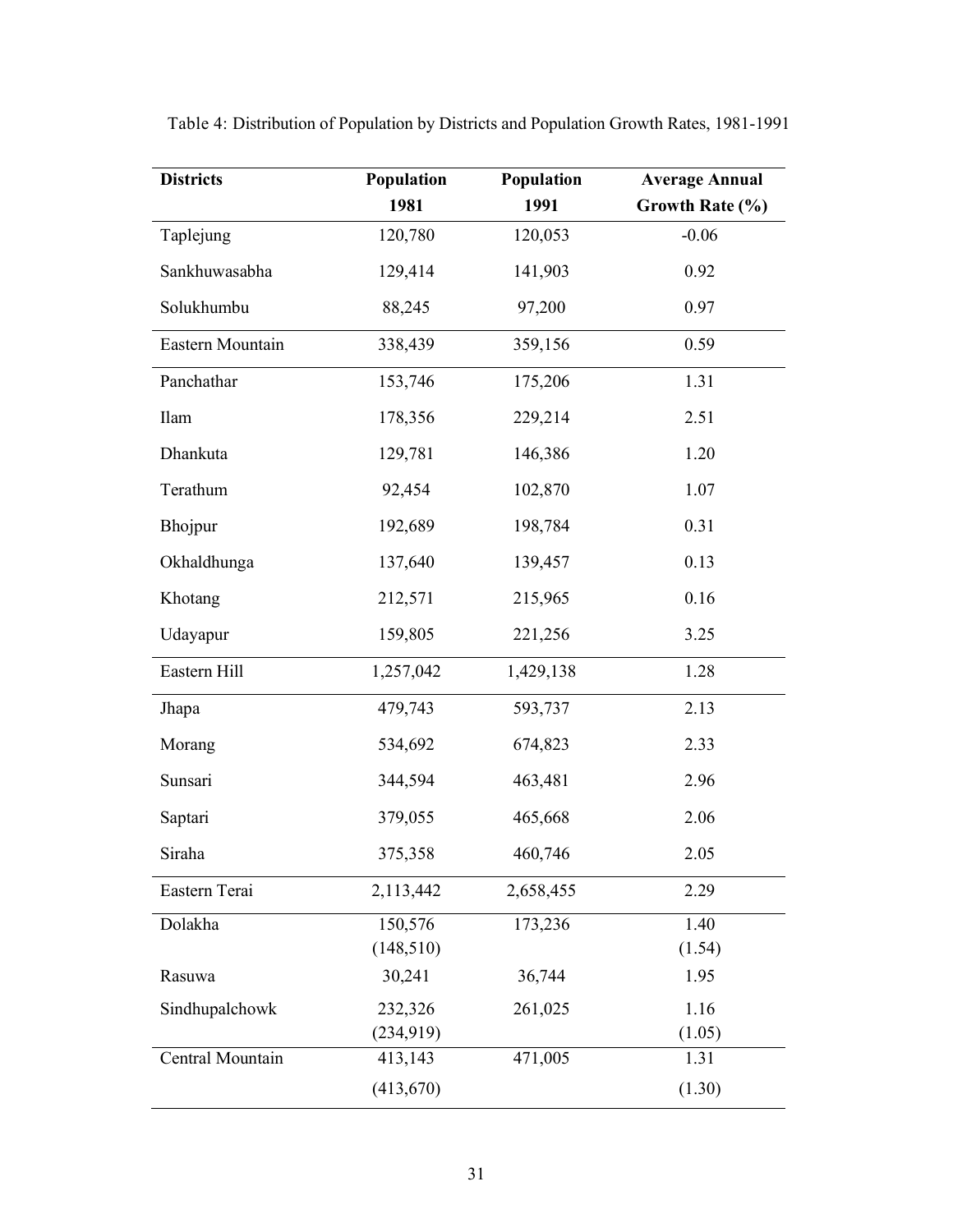| <b>Districts</b> | Population  | Population | <b>Average Annual</b> |
|------------------|-------------|------------|-----------------------|
|                  | 1981        | 1991       | Growth Rate (%)       |
| Ramechhap        | 161,445     | 188,064    | 1.53                  |
|                  | (163, 511)  |            | (1.40)                |
| Kavrepalanchowk  | 307,150     | 324,329    | 0.54                  |
|                  | (299, 694)  |            | (0.79)                |
| Dhading          | 243,401     | 278,068    | 1.33                  |
|                  | (236, 647)  |            | (1.61)                |
| Nuwakot          | 202,976     | 245,260    | 1.89                  |
|                  | (210, 549)  |            | (1.53)                |
| Kathmandu        | 422,237     | 675,341    | 4.70                  |
|                  | (426, 281)  |            | (4.60)                |
| Lalitpur         | 184,341     | 257,086    | 3.32                  |
|                  | (199, 688)  |            | (2.53)                |
| Bhaktapur        | 159,767     | 172,952    | 0.79                  |
|                  | (144, 420)  |            | (1.80)                |
| Makawanpur       | 243,411     | 314,599    | 2.56                  |
| Sindhuli         | 183,705     | 223,900    | 1.98                  |
| Central Hill     | 2,108,433   | 2,679,599  | 2.40                  |
|                  | (2,107,906) |            | (2.40)                |
| Chitawan         | 259,571     | 354,488    | 3.11                  |
| Mahottari        | 361,054     | 440,146    | 1.98                  |
|                  | (364, 427)  |            | (1.89)                |
| Sarlahi          | 398,766     | 492,798    | 2.12                  |
| Rautahat         | 332,526     | 414,005    | 2.19                  |
| Bara             | 318,957     | 415,718    | 2.64                  |
| Parsa            | 284,338     | 372,524    | 2.70                  |
| Dhanusha         | 432,569     | 543,672    | 2.28                  |
|                  | (429, 196)  |            | (2.36)                |
| Central Terai    | 2,387,781   | 3,033,351  | 2.39                  |
|                  | (2,387,781) |            | (2.39)                |
| Mustang          | 12,930      | 14,292     | 1.00                  |
| Manang           | 7,021       | 5,363      | $-2.69$               |
| Western Mountain | 19,951      | 19,655     | $-0.15$               |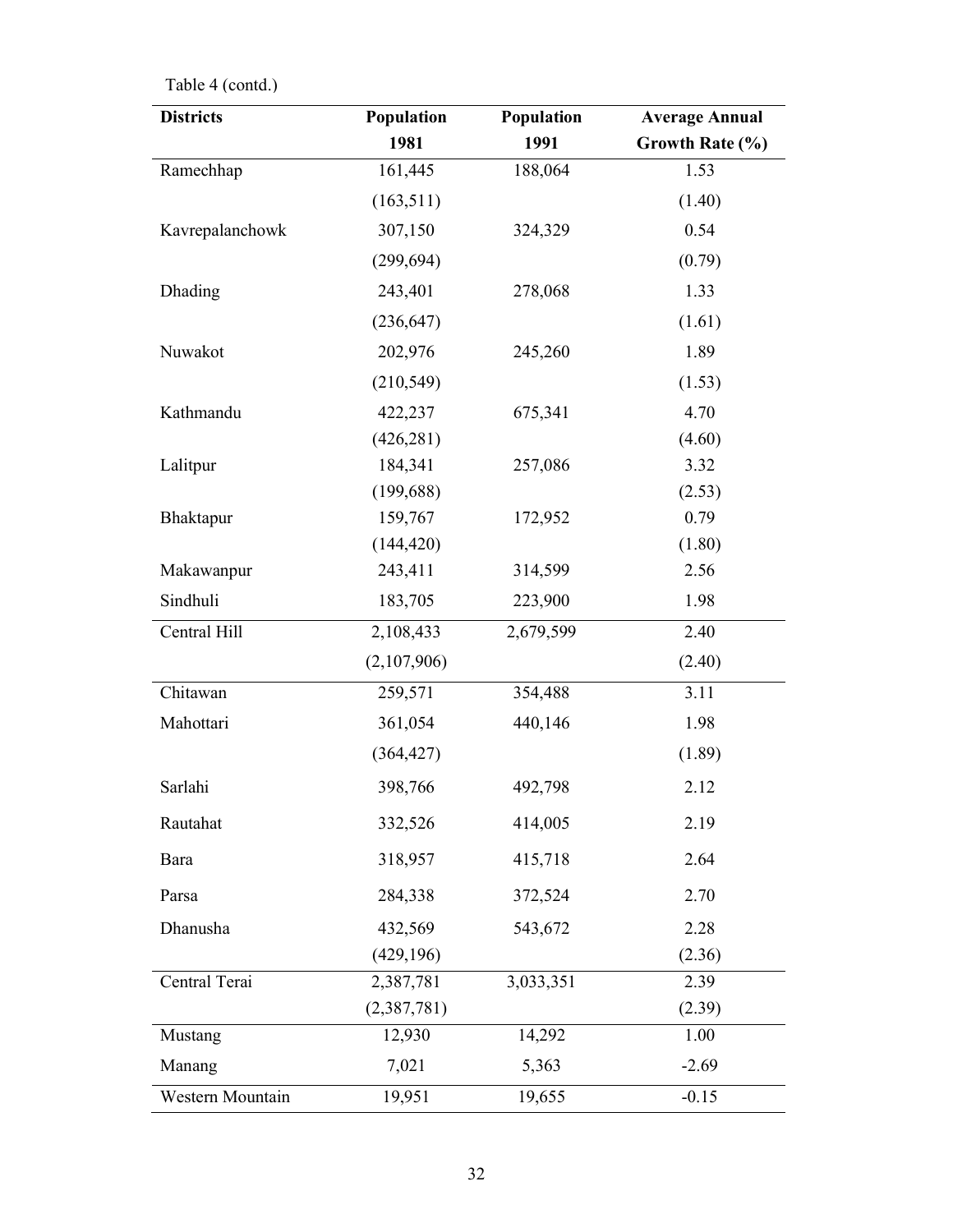| <b>Districts</b> | Population | Population | <b>Average Annual</b> |
|------------------|------------|------------|-----------------------|
|                  | 1981       | 1991       | Growth Rate (%)       |
| Gorkha           | 231,294    | 252,524    | $0.80\,$              |
| Lamjung          | 152,720    | 153,697    | $0.06\,$              |
| Tanahun          | 223,438    | 268,073    | 1.82                  |
| Syangja          | 271,824    | 293,526    | 0.77                  |
| Kaski            | 221,272    | 292,945    | 2.81                  |
| <b>Baglung</b>   | 215,228    | 232,486    | 0.77                  |
| Myagdi           | 96,904     | 100,552    | 0.37                  |
| Parbat           | 128,400    | 143,547    | 1.12                  |
| Gulmi            | 238,113    | 266,331    | 1.12                  |
| Arghakhanchi     | 157,304    | 180,884    | 1.40                  |
| Palpa            | 214,442    | 236,313    | 0.97                  |
| Western Hill     | 2,150,939  | 2,420,878  | 1.18                  |
| Nawalparasi      | 308,828    | 436,217    | 3.45                  |
| Rupandehi        | 379,096    | 522,150    | 3.20                  |
| Kapilbastu       | 270,045    | 371,778    | 3.20                  |
| Western Terai    | 957,969    | 1,330,145  | 3.28                  |
| Jumla            | 68,797     | 75,964     | 0.99                  |
| Humla            | 20,303     | 34,383     | 5.27                  |
|                  | (28, 721)  |            | (1.80)                |
| Mugu             | 43,705     | 36,364     | $-1.84$               |
|                  | (35, 287)  |            | (0.30)                |
| Kalikot          | 87,638     | 88,805     | 0.13                  |
|                  | (79, 736)  |            | (1.08)                |
| Dolpa            | 22,043     | 25,013     | 1.26                  |
| Mid-western      | 242,486    | 260,529    | 0.71                  |
| Mountain         | (234, 584) |            | (1.04)                |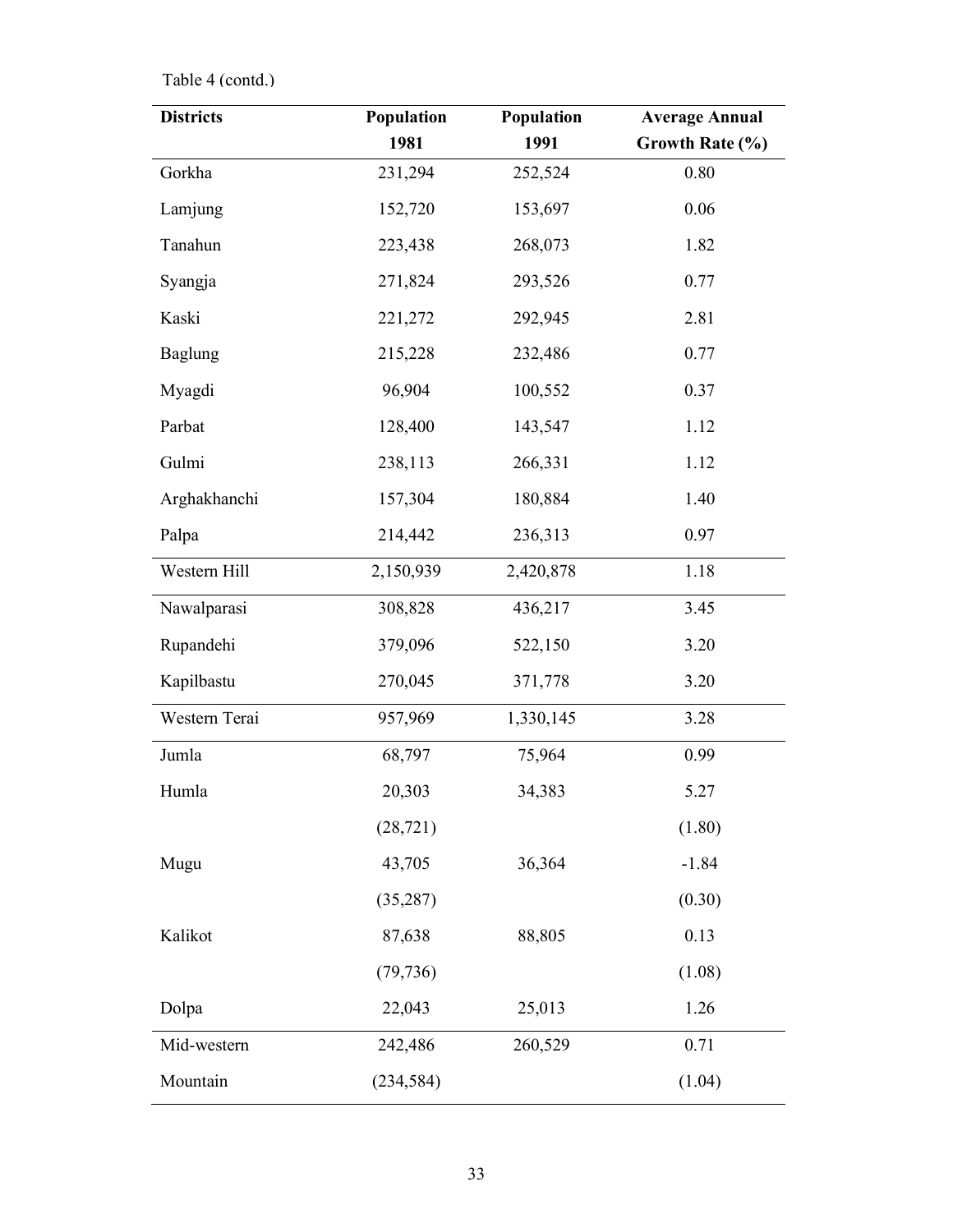| <b>Districts</b>     | Population  | Population | <b>Average Annual</b> |
|----------------------|-------------|------------|-----------------------|
|                      | 1981        | 1991       | Growth Rate (%)       |
| Pyuthan              | 157,669     | 175,469    | 1.07                  |
| Rolpa                | 168,166     | 179,621    | 0.66                  |
| Rukum                | 132,432     | 153,554    | 1.61                  |
| Jajarkot             | 99,312      | 113,958    | 1.38                  |
| Dailekh              | 166,527     | 187,400    | 1.18                  |
|                      | (165, 612)  |            | (1.24)                |
| Salyan               | 152,063     | 181,785    | 1.78                  |
|                      | (160, 734)  |            | (1.23)                |
| Surkhet              | 166,196     | 225,768    | 3.06                  |
|                      | (167, 111)  |            | (3.01)                |
| Mid-western Hill     | 1,042,365   | 1,217,555  | 1.56                  |
|                      | (1,051.036) |            | (1.48)                |
| Dang                 | 266,393     | 354,413    | 2.85                  |
| Bardiya              | 199,044     | 290,313    | 3.77                  |
|                      | (198, 544)  |            | (3.80)                |
| Banke                | 205,323     | 285,604    | 3.30                  |
|                      | (197, 152)  |            | (3.71)                |
| Mid-western Terai    | 670,760     | 930,330    | 3.27                  |
|                      | (662,089)   |            | (3.40)                |
| Bajura               | 74,649      | 92,010     | 2.00                  |
|                      | (81, 801)   |            | (1.18)                |
| Bajhang              | 124,010     | 139,092    | 1.15                  |
| Darchula             | 90,218      | 101,683    | 1.20                  |
| Far-western Mountain | 288,877     | 332,785    | 1.41                  |
|                      | (296, 029)  |            | (1.17)                |
| Accham               | 185,212     | 198,188    | 0.68                  |
|                      | (185, 962)  |            | (0.64)                |
| Doti                 | 153,135     | 167,168    | 0.88                  |
|                      | (152,970)   |            | (0.89)                |
| Dadeldhura           | 86,853      | 104,647    | 1.86                  |
| Baitadi              | 179,136     | 200,716    | 1.14                  |
| Far-western Hill     | 604,336     | 670,719    | 1.04                  |
|                      | (604, 921)  |            | (1.03)                |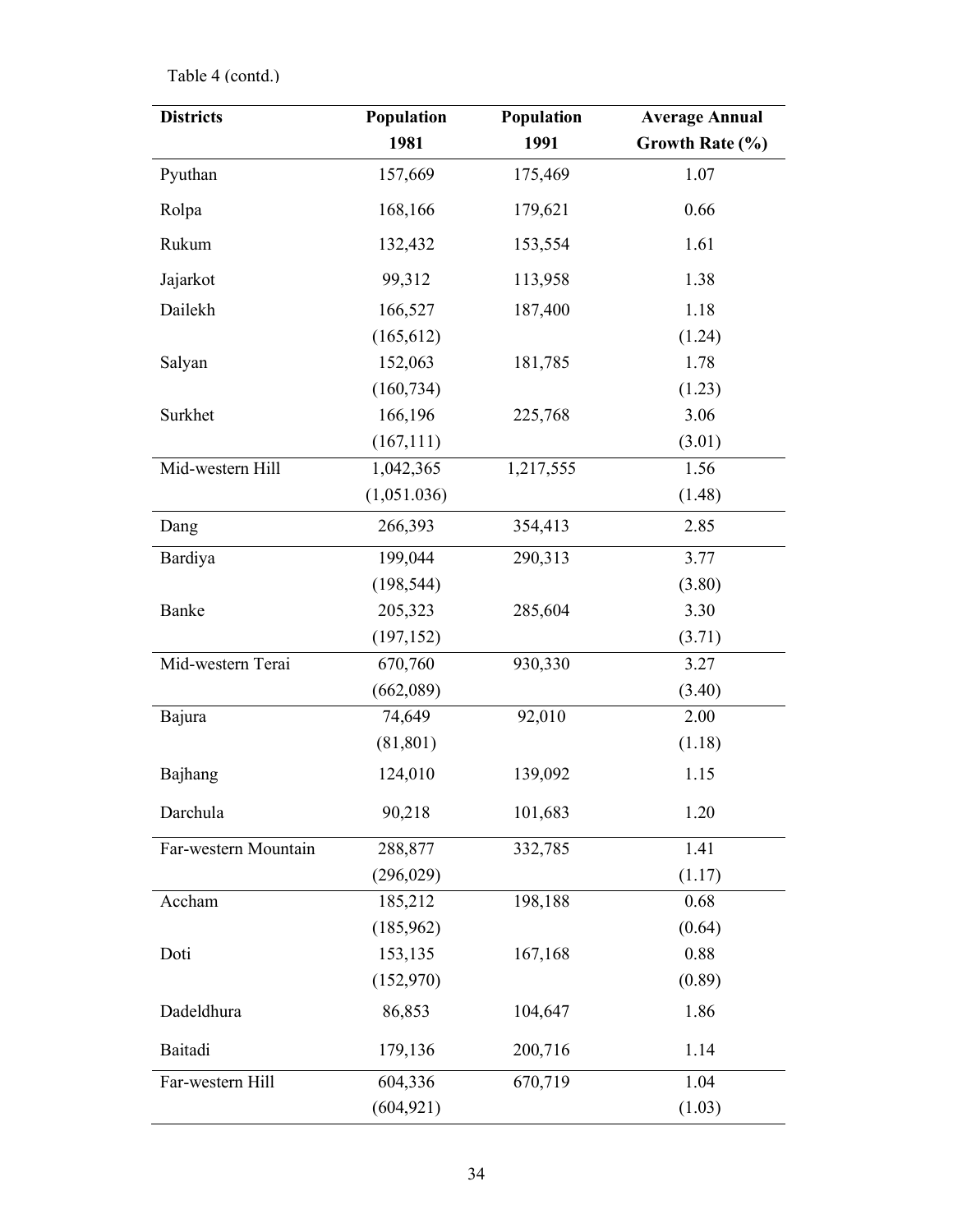| <b>Districts</b>  | <b>Population</b> | <b>Population</b> | <b>Average Annual</b> |
|-------------------|-------------------|-------------------|-----------------------|
|                   | 1981              | 1991              | Growth Rate $(\% )$   |
| Kailali           | 257,905           | 417,891           | 4.83                  |
|                   | (258,070)         |                   | (4.82)                |
| Kanchanpur        | 168,971           | 257,906           | 4.23                  |
| Far-western Terai | 426,876           | 675,797           | 4.59                  |
|                   | (427, 041)        |                   | (4.59)                |

Source: CBS, 1984, Vol. I, II

CBS, 1994, Vol. I, II

2. Growth rates are exponential growth rates.

In 1981, the 10 districts having the highest population size in order of rank are Morang (534,692), Jhapa (479,793), Dhanusha (432,569), Kathmandu (422,237), Saptari (379,055), Siraha (375,358), Sarlahi (364,427), Mahottari (361,054), Sunsari (344,594) and Rautahat (332,526). Of these. five namely Jhapa, Morang, Sunsari, Saptari and Siraha belong to Eastern Terai Region; four namely Mahottari, Sarlahi, Dhanusha and Rautahat belong to Central Terai Region and the remaining one namely Kathmandu belongs to Central Hi11 Region.

In 1991 also, most of the above districts retained their positions as large size population districts with slight changes in their ranks, Kathmandu district with the population of 675,341 emerged as No. 1 in population size during 1991.

In 1981, Manang (7,021), Mustang (12,930), Humla (20,303), Dolpa (22,042) and Rasuwa (30,241) were the five least populated districts of Nepal. These districts still remained the least populated ones during 1991 also, though some slight growth in the population sizes are observed in these districts except in Manang whose population size reduced to 5,363 in 1991 from 7,021 in 1981. There was also a reduction in the size of population in Taplejung, but the reduction was trivial.

Note: 1. Figures in bracket are the adjusted figures based on CEDA's study "Estimation of Inter censal population Growth Rate of districts during 1981-1991 period by adjustment in boundary changes, 1994 (unpublished), CEDA, Tribhuvan University, Kathmandu.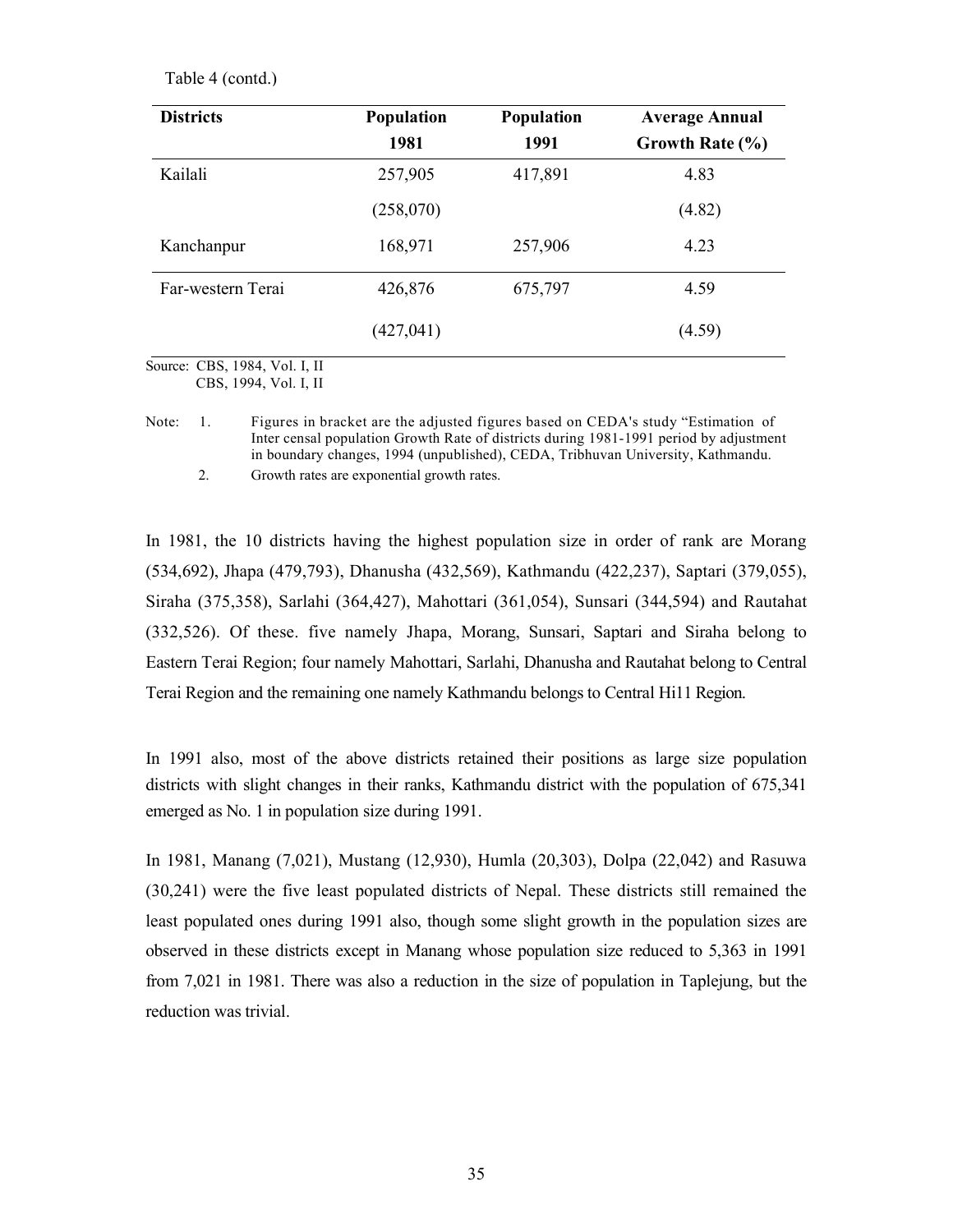The average size of the population in a district during 1981 was 200,304 and the average increased to 246,547 in 1991.

# 2.5 Distribution of Districts by Size of Population

The distribution of the districts by size of population in 1981 and 1991 is shown in table 5.

Table 5: Distribution of Districts According to Population Size, Nepal, Census Years, 1981-1991

|                             |                |                         |            |                          |       | Per cent                 |        |            |
|-----------------------------|----------------|-------------------------|------------|--------------------------|-------|--------------------------|--------|------------|
| Population                  |                | <b>No. of Districts</b> | Population |                          |       | <b>Population in</b>     |        | Cumulative |
| size of                     |                |                         |            |                          |       | size-group               |        | $(\%)$     |
| districts                   | 1981           | 1991                    | 1981       | 1991                     | 1981  | 1991                     | 1981   | 1991       |
| 500,000                     | $\mathbf{1}$   | 5                       | 534,692    | 3,009,723                | 3.56  | 16.08                    | 100.00 | 100.00     |
| or more                     |                |                         |            |                          |       |                          |        |            |
| 400,000                     | $\overline{3}$ | 9                       | 1,334,549  | 4,006,670                | 8.88  | 21.67                    | 96.44  | 83.72      |
| -499,999                    |                |                         |            |                          |       |                          |        |            |
| 300,000                     | 10             | 6                       | 3,505,384  | 2,092,131                | 23.33 | 11.31                    | 87.56  | 62.05      |
| -399,999                    |                |                         |            |                          |       |                          |        |            |
| 200,000                     | 18             | 20                      | 4,293,871  | 5,034,279                | 28.58 | 27.22                    | 64.23  | 50.74      |
| -299,999                    |                |                         |            |                          |       |                          |        |            |
| 100,000                     | 28             | 25                      | 4,433,030  | 3,842,156                | 29.51 | 20.78                    | 35.65  | 23.52      |
| -199,999                    |                |                         |            |                          |       |                          |        |            |
| 90,000                      | $\overline{4}$ | $\mathfrak 2$           | 378,888    | 189,210                  | 2.52  | 1.02                     | 6.14   | 2.74       |
| -99,999                     |                |                         |            |                          |       |                          |        |            |
| 80,000                      | $\overline{3}$ | $\mathbf{1}$            | 262,736    | 88,805                   | 1.75  | 0.48                     | 3.62   | 1.72       |
| $-89,999$                   |                |                         |            |                          |       |                          |        |            |
| 70,000                      | $\mathbf{1}$   | $\mathbf{1}$            | 74,649     | 75,964                   | 0.50  | 0.41                     | 1.87   | 1.24       |
| $-79,999$                   |                |                         |            |                          |       |                          |        |            |
| 60,000                      | $\mathbf{1}$   |                         | 68,797     |                          | 0.46  |                          | 1.37   | 0.83       |
| $-69,999$                   |                |                         |            |                          |       |                          |        |            |
| 50,000                      |                |                         |            |                          |       |                          | 0.91   | 0.83       |
| -59,999<br>Table 5 (contd.) |                |                         |            |                          |       |                          |        |            |
| 40,000                      | $\mathbf 1$    |                         | 43,705     | $\overline{\phantom{0}}$ | 0.29  | $\overline{\phantom{0}}$ | 0.91   | 0.83       |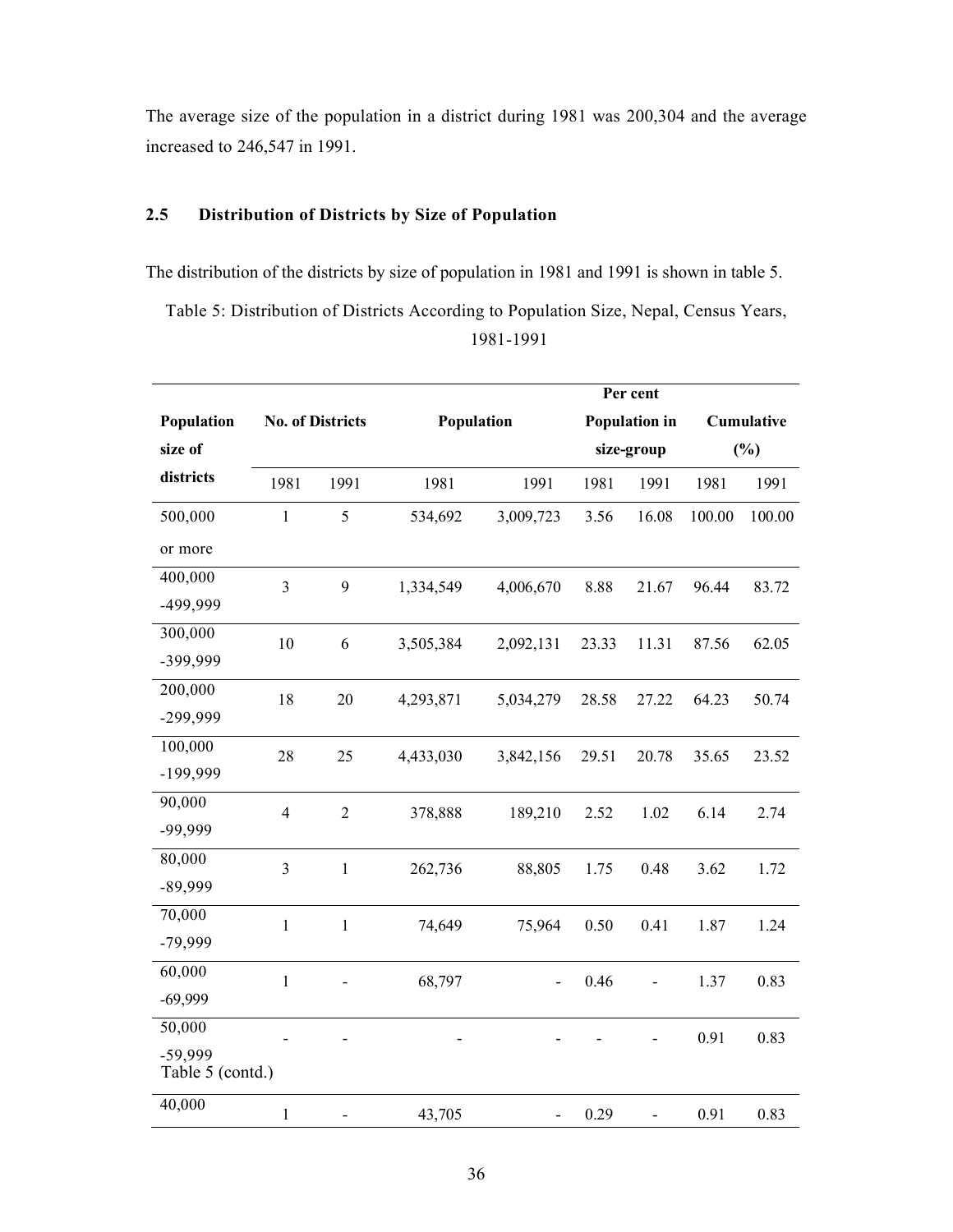| -49,999      |                |    |            |            |       |       |      |      |
|--------------|----------------|----|------------|------------|-------|-------|------|------|
| 30,000       | 1              | 3  | 30,241     | 107,491    | 0.20  | 0.58  | 0.62 | 0.83 |
| -39,999      |                |    |            |            |       |       |      |      |
| 20,000       | $\overline{2}$ | 1  | 42,346     | 25,013     | 0.28  | 0.14  | 0.42 | 0.25 |
| $-29,999$    |                |    |            |            |       |       |      |      |
| 10,000       | 1              | 1  | 12,930     | 14,292     | 0.09  | 0.08  | 0.14 | 0.11 |
| $-19,999$    |                |    |            |            |       |       |      |      |
| <b>Below</b> | 1              | 1  | 7,021      | 5,363      | 0.05  | 0.03  | 0.05 | 0.03 |
| 10,000       |                |    |            |            |       |       |      |      |
| Total        | 75             | 75 | 15,022,839 | 18,491,097 | 100.0 | 100.0 |      |      |

Source: CBS, 1984, Vol. 1, Part 1, Table 3

CBS, 1994, Vol. 1, Part 1, Table 6.

It may be noted from Table 5 that the districts are shifting to higher population size groups. For instance, during 1981, there was only one district at the group 500,000 or more, but by 1991 the number of districts in the group increased to five. Similarly, the number of districts in the group 400,000 - 499,999 which was three in 1981 increased to nine by 1991.

However, modal population size of the district (the size with the maximum number of districts) in both censuses 1981 and 1991 is found to be the same viz.. 100,000 - 199,999. At lower side of the population size, one district at the lowest level of 10,000 or less, and one district at the second lowest level i.e. 20,000 - 29,999 were found in both the years 1981 and 1991. These districts were Manang and Mustang respectively.

37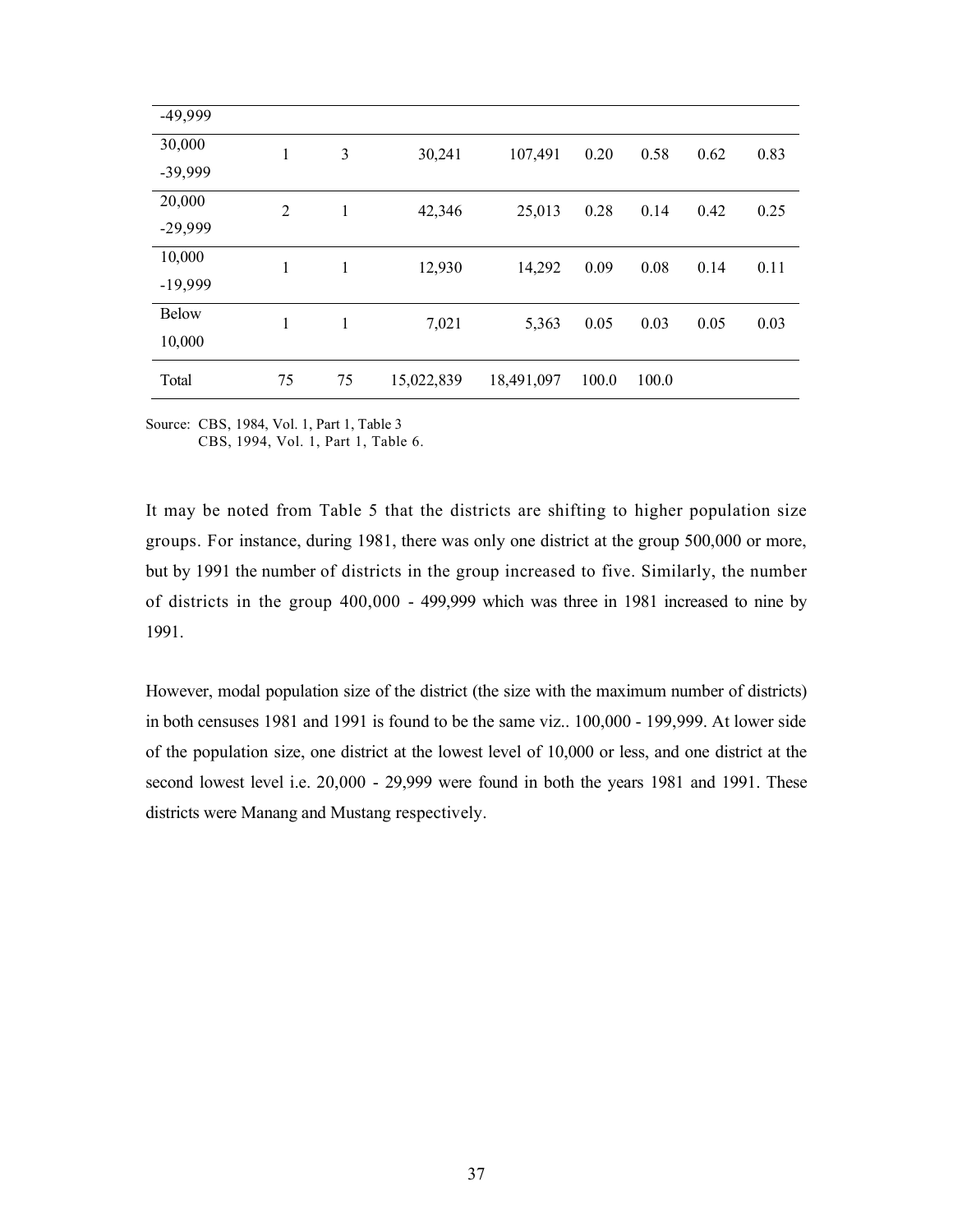# 2.6 Distribution of Village Development Committees (VDC) and Municipalities by Size of Population

VDC in rural area and municipality in the urban areas are the smallest administrative units in a district. Each district is divided into a number of VDCs and municipalities. Because of political and other reasons, the number varied from time to time. For example, at the time of 1981 census, the number of smallest administrative units/localities in Nepal were 2,935 of which 2,912 were VDCs and the remaining 23 were municipalities. But at the time of 1991 census, the number increased to 4,048 which included 4,015 VDCs and 33 municipalities. Since there has been a continuous change in the number of such units due to either breaking down of a locality into two or more new localities or combining two or more localities to form a new locality, the study of demographic / social / economic changes by localities over the years is difficult to undertake.

Table 6: Shows the distribution of VDC's and Municipalities by their population size in 1981 and 1991.

| Size of<br>Population |                | No. of<br><b>Localities</b> | Population |               |       | Cumulative<br>per cent |        |        |
|-----------------------|----------------|-----------------------------|------------|---------------|-------|------------------------|--------|--------|
|                       |                |                             |            | <b>Number</b> |       | Per cent               |        |        |
|                       | 1981           | 1991                        | 1981       | 1991          | 1981  | 1991                   | 1981   | 1991   |
| 1,00,000<br>or more   | $\mathbf{1}$   | 3                           | 235,160    | 666,511       | 1.57  | 3.60                   | 100.00 | 100.00 |
| 50,000<br>-99,999     | $\overline{2}$ | 8                           | 173,419    | 517,419       | 1.16  | 2.80                   | 98.3   | 96.4   |
| 20,000<br>-49,999     | 22             | 16                          | 666,439    | 479,590       | 4.44  | 2.57                   | 97.27  | 93.60  |
| 10,000<br>$-19,999$   | 101            | 165                         | 1,250,428  | 2,115,401     | 8.32  | 11.44                  | 92.83  | 91.03  |
| 5,000<br>$-9,999$     | 1016           | 761                         | 6,604,790  | 5,070,998     | 43.97 | 27.42                  | 84.51  | 79.59  |

Table 6 Distribution of VDC's and Municipalities by Size of Population, Nepal, 1981 and 1991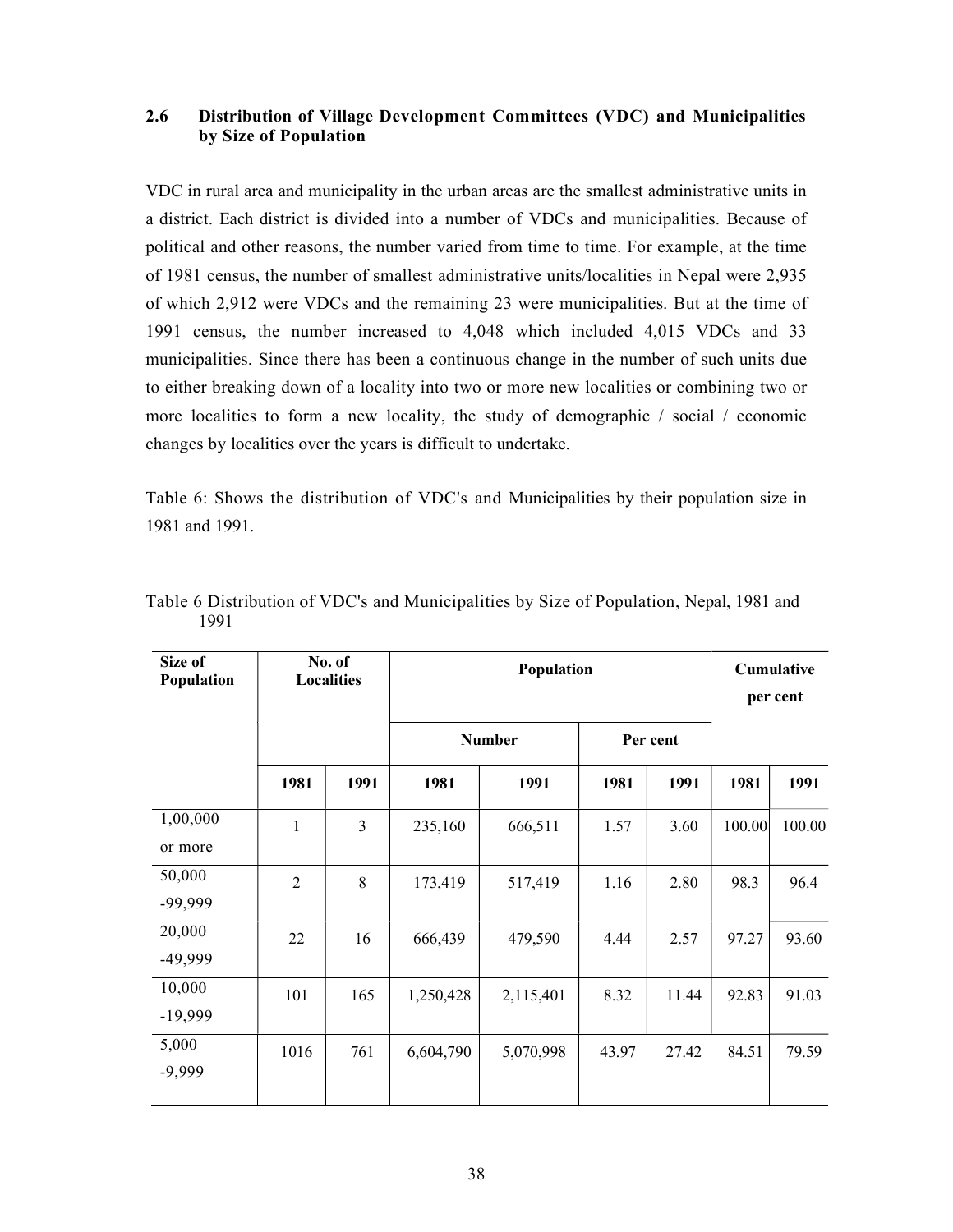Table 5 (contd.)

| Size of<br>Population |       | No. of<br><b>Localities</b> |            | Population    |        |          |       | Cumulative<br>per cent |
|-----------------------|-------|-----------------------------|------------|---------------|--------|----------|-------|------------------------|
|                       |       |                             |            | <b>Number</b> |        | Per cent |       |                        |
|                       | 1981  | 1991                        | 1981       | 1991          | 1981   | 1991     | 1981  | 1991                   |
| 4,000<br>$-4,999$     | 569   | 661                         | 2,540,533  | 2,943,691     | 16.91  | 15.92    | 40.54 | 52.17                  |
| 3,000<br>$-3,999$     | 634   | 1033                        | 2,231,148  | 3,594,054     | 14.85  | 19.44    | 23.63 | 36.25                  |
| 2,000<br>$-2,999$     | 432   | 964                         | 1,119,768  | 2,455,590     | 7.45   | 13.28    | 8.78  | 16.81                  |
| 1,000<br>$-1,999$     | 105   | 365                         | 162,808    | 602,845       | 1.08   | 3.26     | 1.33  | 3.53                   |
| 500<br>$-900$         | 44    | 56                          | 34,773     | 44,318        | 0.23   | 0.24     | 0.25  | 0.27                   |
| Less than<br>500      | 9     | 16                          | 3,573      | 5,680         | 0.02   | 0.03     | 0.02  | 0.03                   |
| Total                 | 2,935 | 4,048                       | 15,022,839 | 18,491,097    | 100.00 | 100.00   |       |                        |

Source: CBS, 1984, Vol. 1, Part 1, Table 3

CBS, 1994, Population Census 1991, Population of Nepal by districts, VDC/Municipalities.

Table 6 shows that the number of localities having 1,00,000 and more population was one in 1981 and the number Increased to three in 1991. These localities were all municipalities. The localities having 500 or less population were nine in 1981 and sixteen in 1991. According to 1991 census, the modal value of population size of a locality was 3,711. Data of 1991 shows that out of 4,048 localities, 1,849 localities had the population size above the model size. District-wise data shows that none of the localities in five Mountain districts namely, Manang, Dolpa, Mustang, Mugu and Humla had population above this average, whereas two districts of Far-Western Terai namely Kanchanpur and Bardiya had all their localities above the average population size.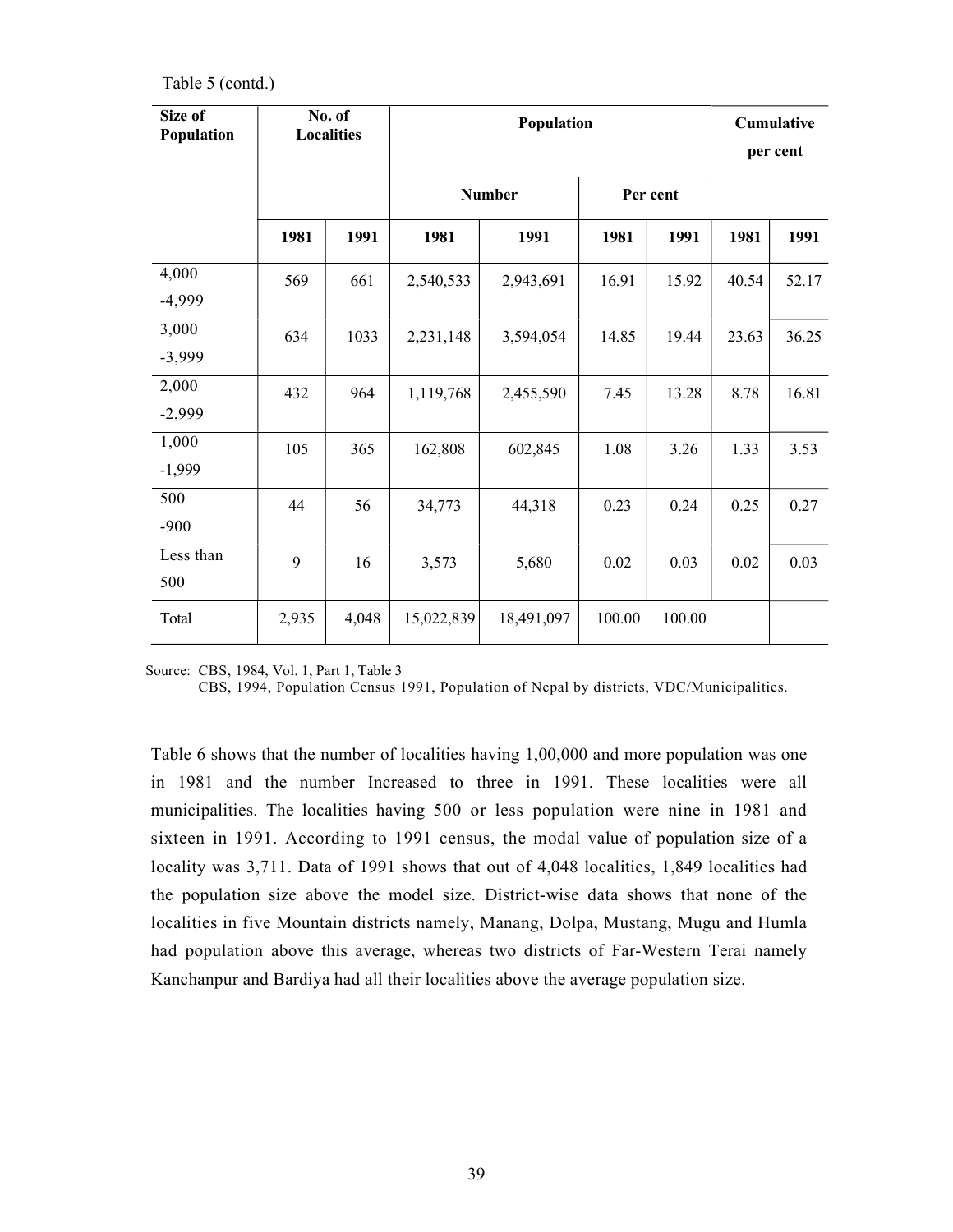It may be seen that in 1981, about 40.54 per cent of the localities were below the interval of 4000-4999. But in 1991, 52.15 per cent of the localities were found in this range. This means the average population size of VDC's and municipalities had reduced owing to the increase in number of VDC's and municipalities from 2,935 in 1981 to 4,048 in 1991. In fact during 1981, the average size of the VDC (and municipalities) was found to be 5,118 but in 1991, the average size was found to be 4,568. This means that, although population had grown in spatial units of Nepal during 1981-1991, the average size of population in a VDC (and municipalities) has reduced by about 500 persons, the reason being mainly the fragmentation of former VDC's (and municipalities) to form smaller new VDCs.

# 2.7 Rural/Urban Distribution of Population

The rural urban classification of spatial units in Nepal is primarily based on specified minimum number of inhabitants. Minimum number of inhabitants of 5000 was taken for the first time in the 1961 census as a criterion for classifying spatial units as urban areas. Before the 1961 census also, there were officially designated urban areas, but the criteria for designating them as urban areas were not specifically mentioned. However, the criteria developed in 1961 did not remain in use for long. In 1962, the criteria was minimum of 10,000 persons and in 1976, it was minimum of 9,000 persons.

It is to be noted that although consideration of population size has been the officially stated basic criterion for recognizing a spatial unit as an urban area, the criterion was not always strictly followed.

As a result, some areas having more than 9,000 Population are still considered as rural areas, whereas some areas having less than 9,000 population are considered as urban areas. In this regard, it is to be noted that in Nepal, urban-rural classification of a place has been influenced more by political and administrative expediency than by the size of the population.

Data on the number of urban centers, population covered by them and population growth rates at various censuses are shown in Table 7.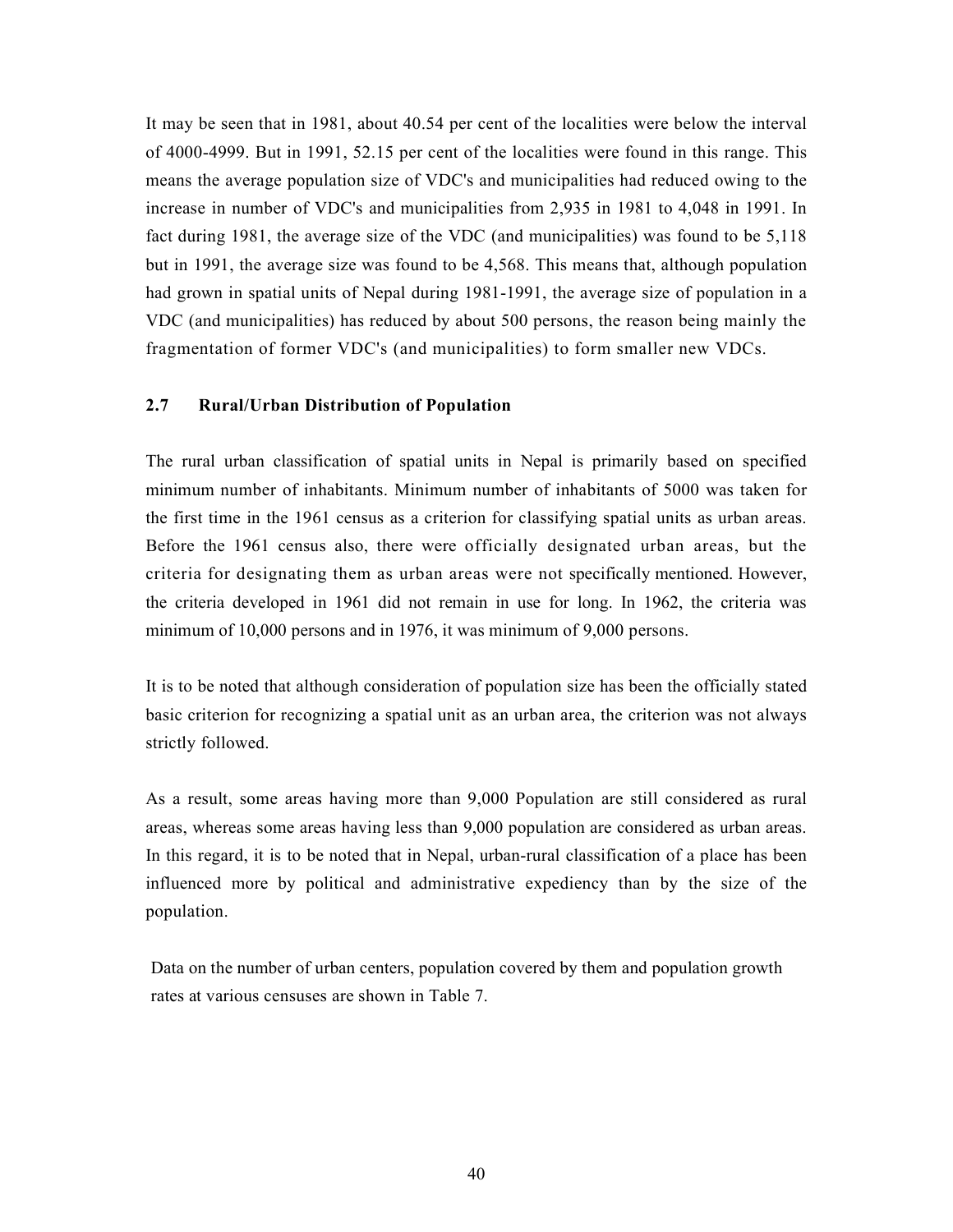| Variables                                                | 1961                     | 1971    | 1981    | 1991      |
|----------------------------------------------------------|--------------------------|---------|---------|-----------|
| Number of Urban centers                                  | 16                       | 16      | 23      | 33        |
| Population                                               | 336,222                  | 461,938 | 956,721 | 1,701,181 |
| % Population urban                                       | 3.6                      | 4.0     | 6.4     | 9.2       |
| Average Annual Inter-censal Growth<br>Rate of Population | $\overline{\phantom{0}}$ | 3.18    | 7.29    | 5.76      |

Table 7 : Number of Urban Centers, Their Population & Growth Rates, Nepal, 1961-1991.

Source: CBS, 1987, p.180 CBS, 1994, Vol. II

Note: Growth rates are exponential rates of growth

Table 7 shows that at the time of 1961 and 1971 censuses, 16 spatial units were considered as urban centers covering 3.6 per cent of the total population in 1961, 4.0 per cent in 1971. Though the number of urban centers was the same in both the censuses, the actual centers were not the same. The 1971 census discarded five old centers namely Kirtipur, Thimi, Banepa, Malangua and Mathihani and designated five new urban centers namely Ilam, Birendranagar, Bharatpur, Butwal and Sidharthanagar. Similarly, the 1981 census included seven new localities as urban centers totaling altogether 23 urban centers in Nepal. The total urban population in 1981 was about 6.4 per cent of the total population. The latest census of 1991 included ten more new localities as urban centers bringing the number of urban centers in Nepal to 33. The urban population in 1991 census was 9.2 per cent of the total population.

It appears that pace of urbanization in Nepal is very slow. The increase in the urban proportion during the 30 years from 1961 to 1991 is only about 6 percentage points, from a little over three per cent to a little over nine per cent.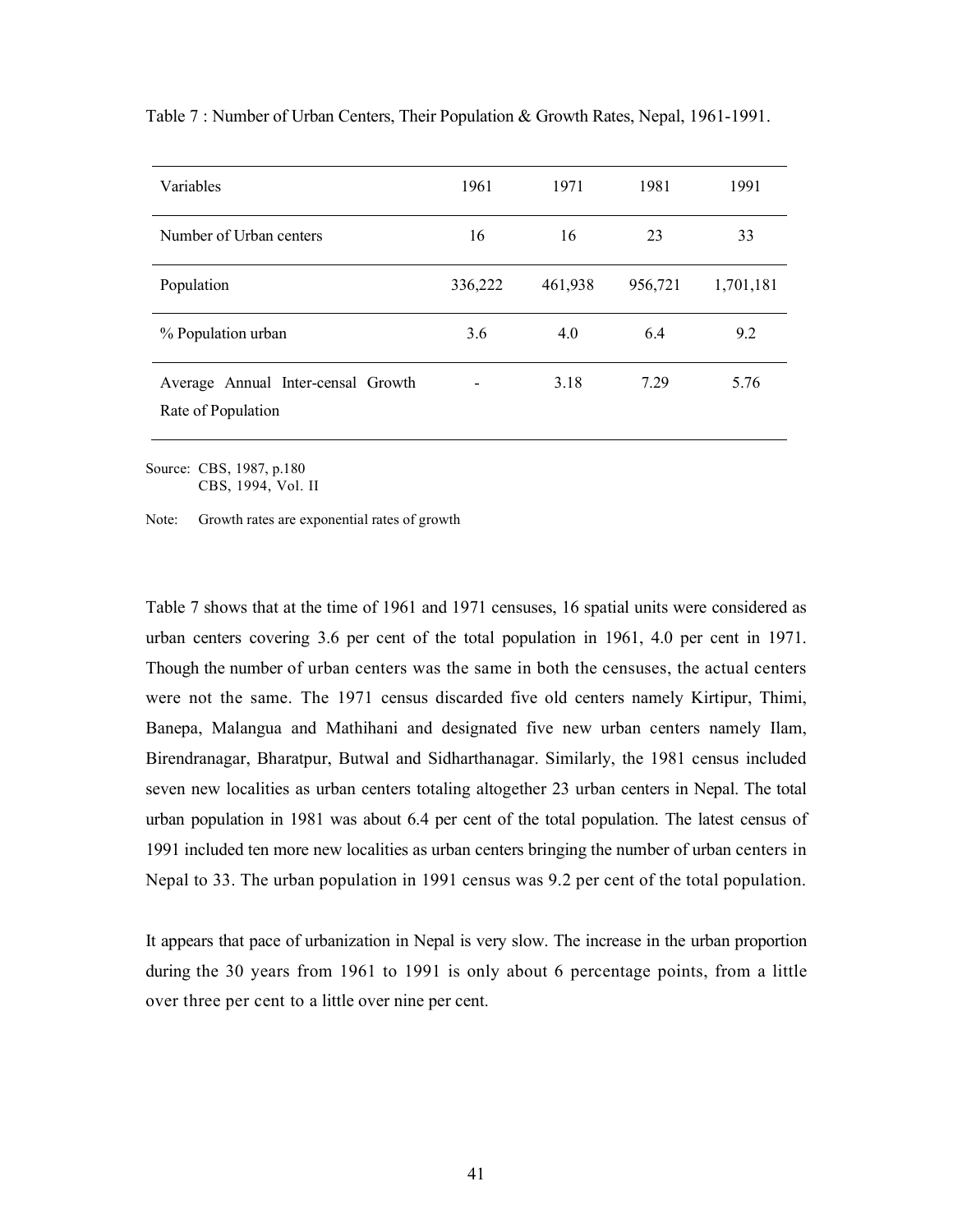# 3. Population Growth Variations

#### 3.1 Population Growth Rates by Development Regions

Population growth analysis shows a wide regional variation. It is found that Eastern Development Region and Western Development Region have lower growth rates than the national average of 2.08 per cent. The Central Development Region, Mid-Western Development Region and Far-Western Development Region have higher growth rates than the national growth rate (Table 8).

Table 8: Population Growth Rates by Ecological and Development Regions, Nepal, 1981- 1991 Development Region Average Annual Rate of Growth of Population: 1981 - 1991

| ретеюршені кезіон | AVEI age Allinual Nate of Growth of Fopulation, 1961 - 1991 |             |       |              |  |  |
|-------------------|-------------------------------------------------------------|-------------|-------|--------------|--|--|
|                   | <b>Mountain</b>                                             | <b>Hill</b> | Terai | <b>Total</b> |  |  |
| Eastern           | 0.59                                                        | 1.28        | 2.29  | 1.81         |  |  |
| Central           | 1.31                                                        | 2.40        | 2.39  | 2.31         |  |  |
| Western           | $-0.15$                                                     | 1.18        | 3.28  | 1.87         |  |  |
| Mid-western       | 0.71                                                        | 1.56        | 3.27  | 2.09         |  |  |
| Far-western       | 1.41                                                        | 1.04        | 4.59  | 2.41         |  |  |
| Total             | 1.02                                                        | 1.61        | 2.75  | 2.08         |  |  |

Source: Table 4 of the text.

Note: Growth rates are exponential rates of growth

# 3.2 Population Growth Rates by Ecological Zones

Table 9 presents intercensal population growth rate by ecological zones for the census years from 1961 to 1991. It is observed from the table that the population growth rate is continuously decreasing in Mountains and Hills over the years and their growth rates lie significantly below the national growth rate for all the census periods. In Terai however, population growth is found to lie fairly above the national level and it has increased from 2.39 per cent per annum during the period 1961-1971 to 4.11 per cent per annum during 1971-1981. But it has decreased to 2.75 per cent per annum during 1981- 1991. This indicates that the flow of people to the Terai from Hills and Mountains has slowed down during 1981-1991 period. International migration also could have caused a net loss in the Terai population.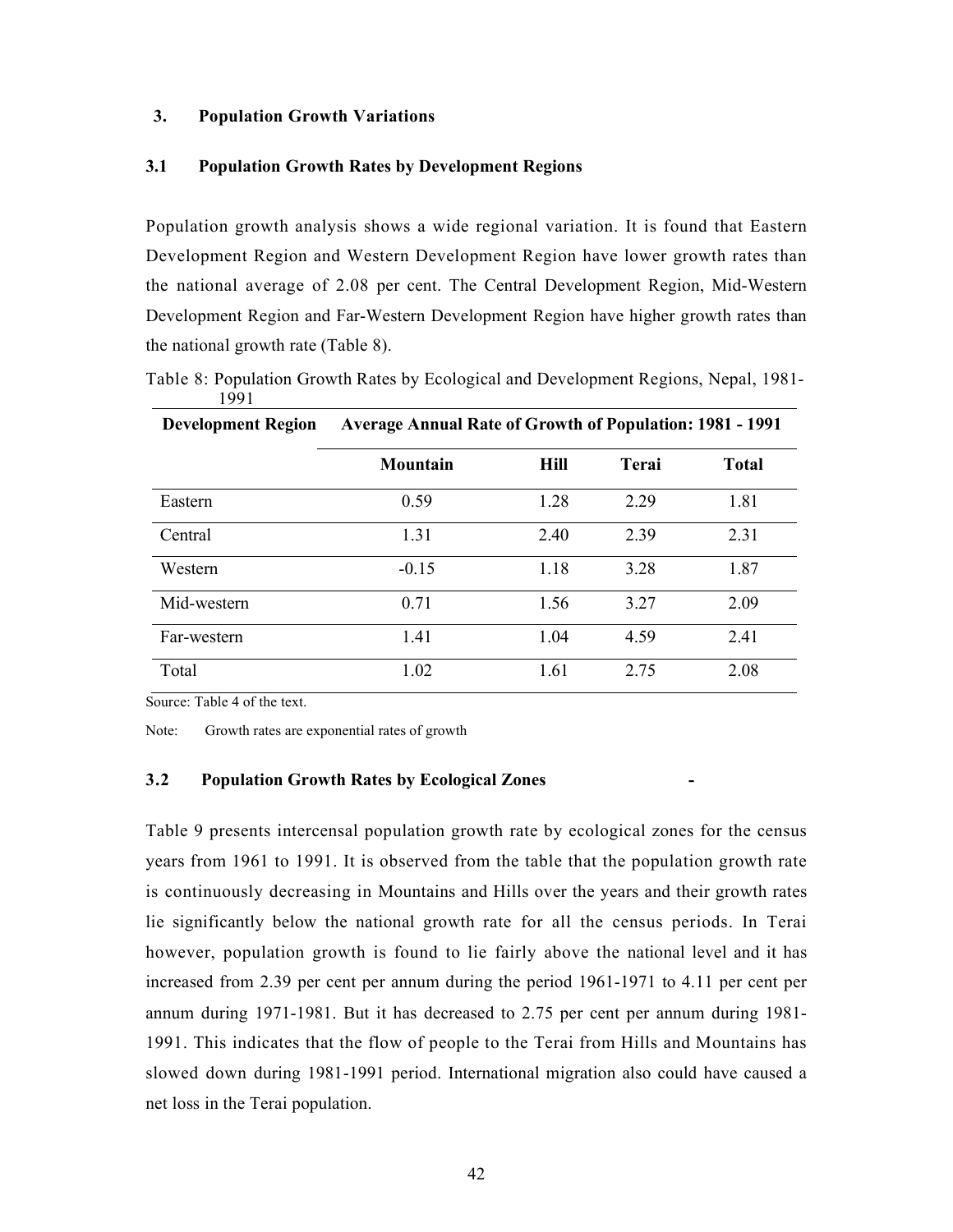| <b>Periods</b> | Mountain        | <b>Hill</b> | Mountain $+$ | Terai | <b>Total</b> |
|----------------|-----------------|-------------|--------------|-------|--------------|
|                |                 |             | <b>Hills</b> |       |              |
| 1961 - 1971    | $\qquad \qquad$ |             | 1.85         | 2.39  | 2.05         |
| 1971 - 1981    | 1.35            | 1.65        | 1.61         | 4.11  | 2.62         |
| 1981 - 1991    | 1.02            | 1.61        | 1.52         | 2.75  | 2.08         |

Table 9: Annual Population Growth Rates by Ecological Zones, 1961-1991

Source: CBS, 1987, p. 28

CBS, 1995, Vol. IV, Table 2.

Note: Growth rates are exponential rates of growth

#### 3.3 Population Growth Rates by Ecological and Development Regions

Analysis of population growth rates (Table 8) shows that during 1981-1991, the Eastern Mountain, Western Mountain and Mid-Western Mountain regions, each had less than I per cent growth rate and one of them namely Western Mountain had negative rate of growth viz.. -0.15 per cent. The other two regions in Mountains namely, Central and Far-Western Mountains are found to have growth rates above I per cent but less than 1.5 per cent.

Only one region, namely, Central Hill region is found to have the rate (2.40%) which is higher than the national average. All other regions of the Hill are found to have growth rates in the range of I to 1.6 per cent. The high growth rate observed in Central Hill is attributable to population explosion observed in Kathmandu district which is a part of this region.

In Terai, all the regions are found to have growth rates higher than the national figure. An extremely high rate of growth of 4.59 per cent is found in case of Far-Western Terai. Western Terai and Mid-western Terai regions also reported high growth rates in the order of 3.3 per cent. On the other hand, Eastern and Central Terai regions showed growth rates of 2.29 and 2.39 per cent respectively.

The very high growth rates observed in the Western, Mid-Western and Far-Western regions of Terai are to be explained in terms of their socio-economic and other factors. Apart from the influx of migration from their respective Hill and Mountain regions, inmigration from neighboring Indian territories may also be a reason for such rapid growth in the population of these regions.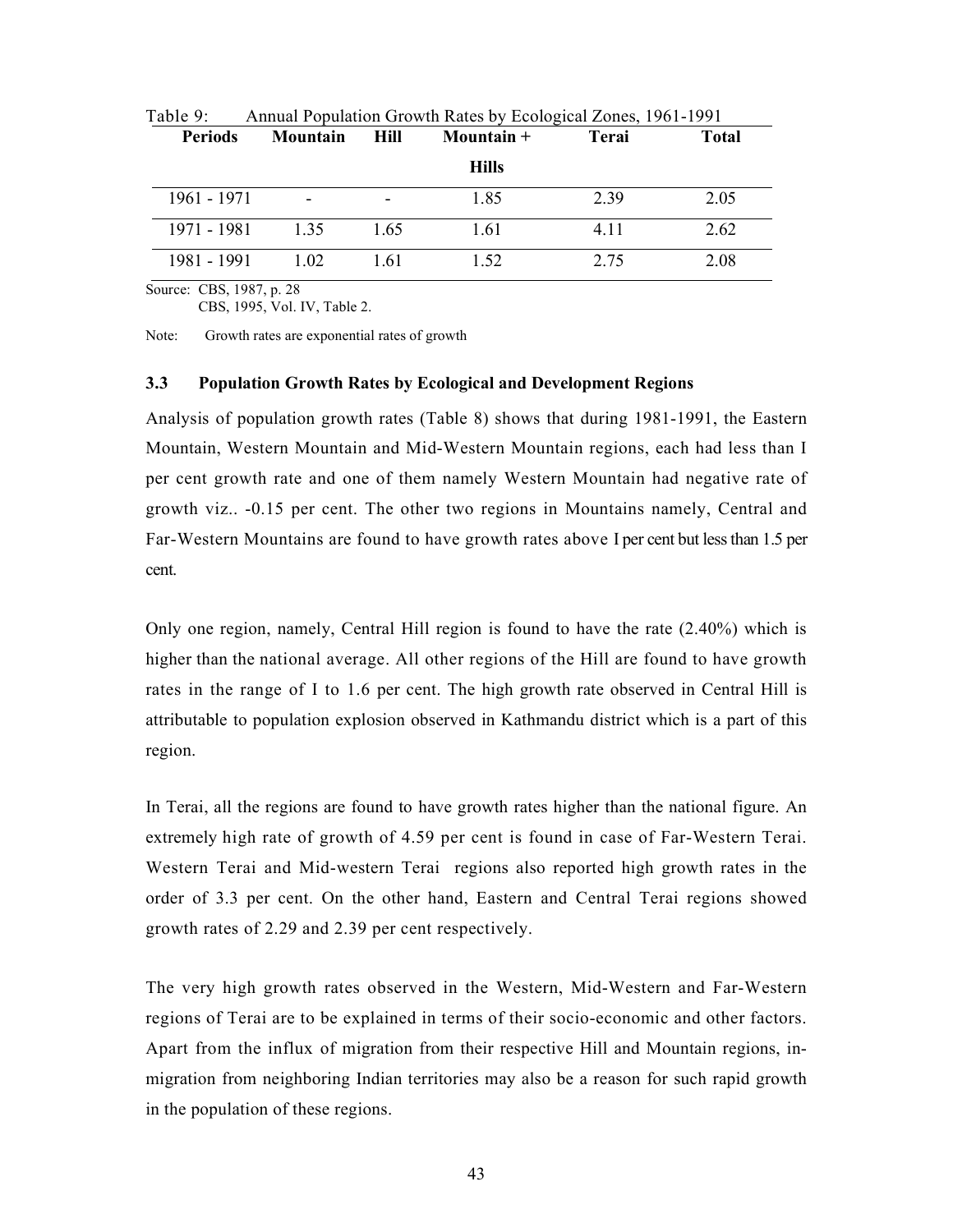#### 3.4 Population Growth Rates by Districts

As may be seen from Table 4, there is a wide variation in the growth rates of population among districts. In general, the mountain districts may be characterized as having the lowest growth rates and the Terai districts the highest growth rates. There are districts in Mountain which had recorded negative growth and. there are districts in Hill which had growth rates less than one per cent, whereas all the districts in Terai had growth rates much higher than one per cent.

Variation among districts within each of the ecological zones of Mountain, Hill and Terai, is also different. Not only are the Mountain districts characterized as having low growth rates, the inter-district variation is also small. Leaving the district Manang which exhibited -2.7 per cent growth and which has a very small population of about 5000 in 1991, the lowest growth rate among the Mountain districts is -0.06 per cent in Taplejung and the highest is 1.8 per cent in Humla. The intra-regional variation is even less, ranging from -0.06 to 0.97 in Eastern Mountain, 1.16 to 1.95 in Central Mountain, -2.69 (Manang population 5000 in 1991) to 1.00 in Western Mountain, 0.13 to 1.80 in Mid-Western Mountain and 1.15 to 1.20 in Far-Western Mountain region.

The Hill region exhibited the greatest variation in the district population growth rates. The lowest growth was 0.06 per cent in Lamjung and the highest was 4.7 per cent in Kathmandu. The variation exhibited by the districts in the regions of Hill is: 0.13 to 3.25 per cent in Eastern Hill, 0.5 to 4.7 per cent in Central Hill, 0.06 to 2.81 in Western Hill, 0.66 to 3.06 in Mid-Western Hill and 0.68 to 1.86 per cent in Far-Western Hill.

Although the growth of district populations is generally the highest in the Terai, the inter-district variation is not as much as in Hill districts. The lowest growth in Terai districts is 1.89 per cent in Mahottari and the highest is 4.82 per cent in Kailali. The variation within the regions is: 2.05 to 2.96 per cent in Eastern Terai, 1.98 to 3.11 per cent in Central Terai, 3.20 to 3.45 per cent in Western Terai, 2.85 to 3.77 in Mid-Western Terai and 4.23 to 4.83 per cent in Far-Western Terai.

It is interesting to note, the mountain districts known to be predominantly the sending districts and the Terai districts which are the receiving districts, both exhibited less variation in population growth compared to the Hill districts.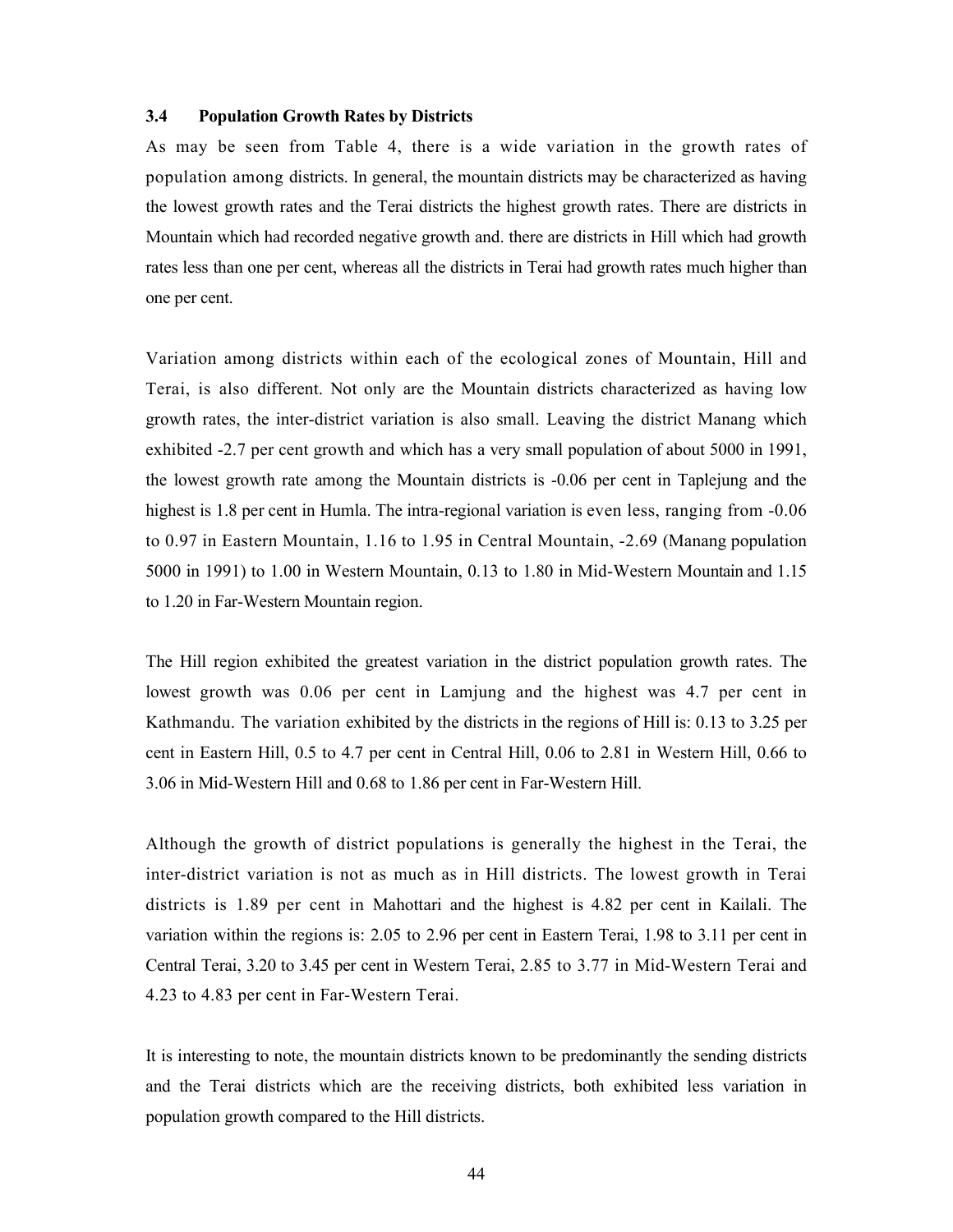#### 3.5 Growth of Urban Population

During the past three decades, the highest growth rate recorded by the urban population was 7.29 per cent per annum during 1971-1981. This was, among other factors, due to the increase in the number of urban centers. During the period 1981 - 1991, though ten more localities have been added to urban centers, the growth rate has reduced to 5.76 per cent per annum. The growth of urban population from 1961 to 1991 is shown in Table 7.

Apart From the growth of population due to inclusion of new localities as urban centers and the extension of boundaries of some of existing urban centers, the major reason for the high growth rate observed in urban centers of Nepal is the inflow of rural population to urban centers.

#### 4. Spatial Variations in Sex Ratio of Population

Sex ratio defined as the number of males per 100 females is a single index which reflects the net effect of fertility, mortality and migration differentials by sex. The sex ratios of subnational populations and changes over time are discussed below.

#### 4.1 Sex Ratios by Ecological Zones

Sex ratio by Ecological Zones (Table 10) shows that there has all along been a male predominance in Terai. Comparison of the Mountain and Hills shows that the Mountain zone is in a better position in terms of the balance of sexes with slightly more males than females. This shows that out-migration of people from the Mountain occurs not as sex selective but probably as familial migration. In contrast, out-migration from the Hills is probably sex selective, with more males than females out-migrating thus creating the sex imbalance in the Hills.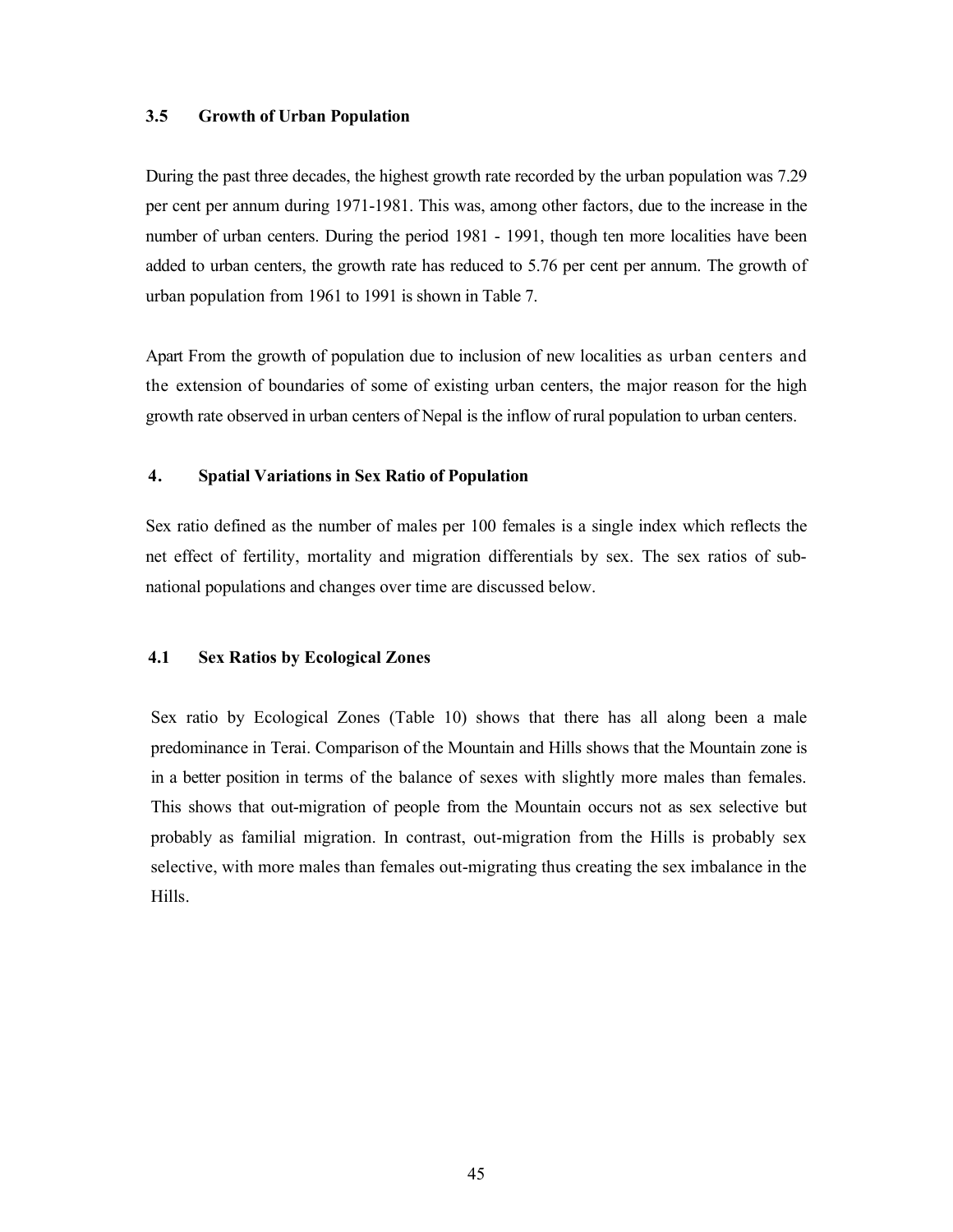| Zone/Year   | 1952/54                  | 1961   | 1971   | 1981   | 1991   |
|-------------|--------------------------|--------|--------|--------|--------|
| Mountain    | $\overline{\phantom{0}}$ |        | 100.79 | 104.71 | 98.43  |
| <b>Hill</b> | 95.95                    | 94.26  | 98.02  | 102.14 | 95.34  |
| Terai       | 100.10                   | 102.14 | 106.39 | 108.33 | 103.85 |
| Nepal       | 96.80                    | 97.05  | 101.37 | 105.02 | 99.47  |

Table 10: Sex Ratio of Population by Ecological zones, 1952/54 – 1991

Source: CBS, 1987, p. 45

CBS, 1995, Vol. IV.

#### 4.2 Sex Ratios by Development Regions

The sex ratio of the population decreased from 1981 to 1991 at the national level itself, which may probably be due to differential emigration by sex, as well as sexdifferential in completeness of the two census enumeration. The change From male predominance in 1981 to female predominance in 1991 has been exhibited by all regions expect the Central Region (Table 11). This is probably attributable to the greater maleselective migration to this region.

# 4.3 Sex Ratios by Ecological and Development Regions

In 1981, except the Far-Western Hill region, all others reported sex ratios higher than 100. On the other hand, during 1991, two regions in Mountains namely Eastern Mountain and Far-Western Mountain showed sex ratios of less than 100. In Hill also, during that period, all regions except Central Hills revealed sex ratio of less than 100. However, in Terai, during 1991, the regions retained the position of male preponderance, although there was a drop in the magnitude from 1981.

Sex ratio data by regions do not indicate substantial amount of gender specific internal migration in 1981 whereas in 1991, some regions show the existence of gender specific internal migration. Low sex ratio of 96 in Eastern Mountain; 94 in Far-Western Mountain, 97 in Eastern Hill, 88 in Western Hill; 96 in Mid-Western Hill and 92 in Far-Western Hill are probably indicative of male out migrations from these regions.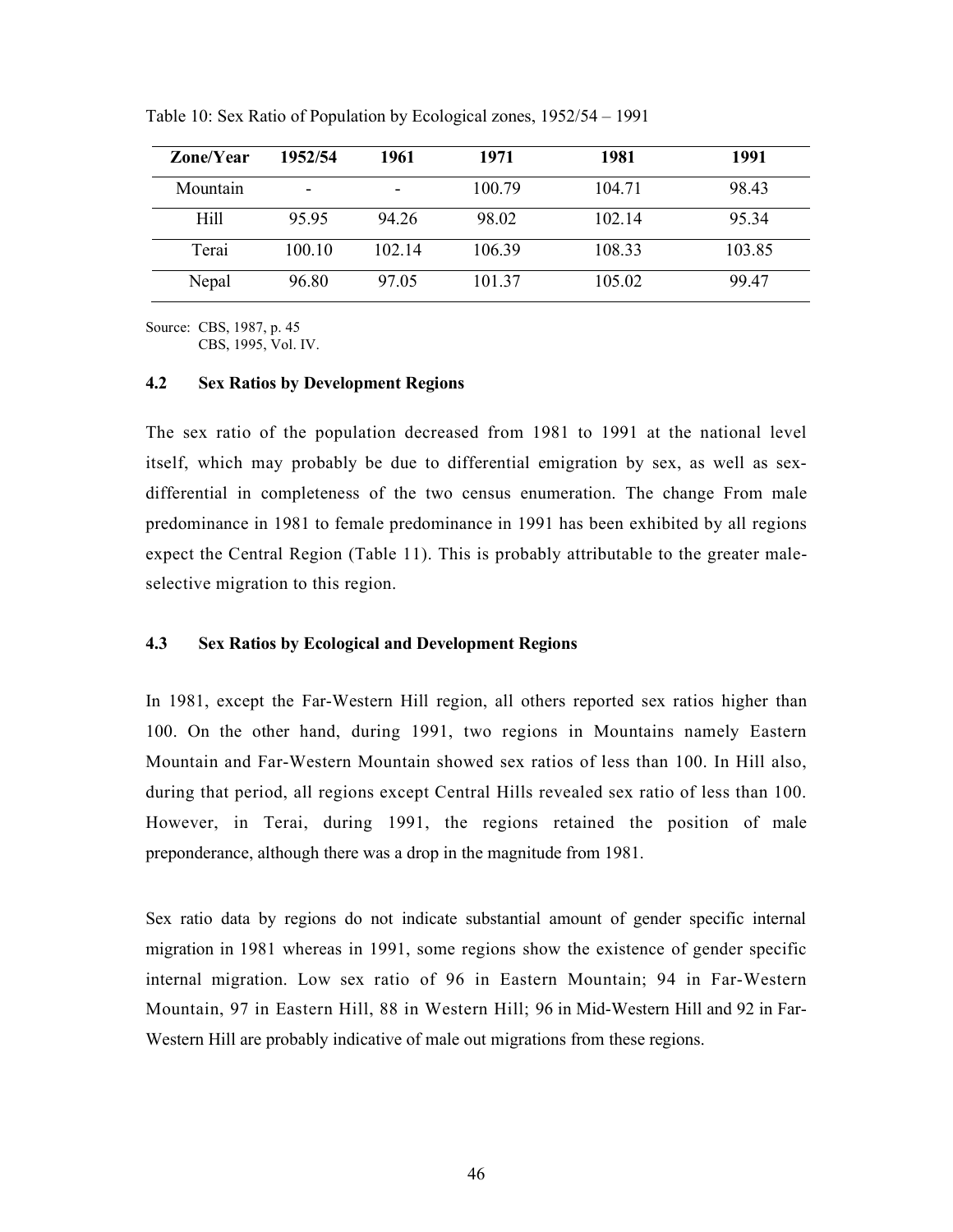| <b>Ecological Zones</b> |      | <b>Development Regions</b> |     |                         |         |         |              |
|-------------------------|------|----------------------------|-----|-------------------------|---------|---------|--------------|
|                         |      |                            |     | Eastern Central Western | Mid-    | Far-    | <b>Total</b> |
|                         |      |                            |     |                         | western | western |              |
| Mountain                | 1981 | 102                        | 107 | 108                     | 107     | 102     | 105          |
|                         | 1991 | 96                         | 100 | 109                     | 103     | 94      | 98           |
| Hill                    | 1981 | 101                        | 106 | 100                     | 100     | 92      | 102          |
|                         | 1991 | 97                         | 102 | 88                      | 96      | 92      | 95           |
| Terai                   | 1981 | 108                        | 107 | 109                     | 107     | 116     | 108          |
|                         | 1991 | 103                        | 106 | 103                     | 102     | 101     | 104          |
| Total                   | 1981 | 105                        | 107 | 103                     | 103     | 105     | 105          |
|                         | 1991 | 100                        | 104 | 93                      | 99      | 96      | 99           |

Table 11: Sex Ratios of Population by Ecological Zones and Development Regions, 1981- 

Source: CBS, 1984, Vol. II

CBS, 1995, Vol. IV.

## 4.4 Sex Ratios by Districts

The sex ratios by districts for 1981 and 1991 are presented in 'Fable 12. In 1981, out of 75 districts, 15 districts reported sex ratios of less than 100. These districts were Panchthar (99), Tehrathum (98), Okhaldhunga (96), Dolakha (99), Ramechhap (93), Gorkha (98), Lamjung (90), Syangja (91), Baglung (99), Parbat (94), Gulmi (94), Pyuthan (96), Rolpa (96), Achham (94) and Doti (96). But in 1991, 43 districts reported sex ratios less than 100. These districts are essentially from Hill and Mountain zones of Nepal. The low sex ratios observed in these districts are attributed mainly to out migration of males to Terai as well as to other countries.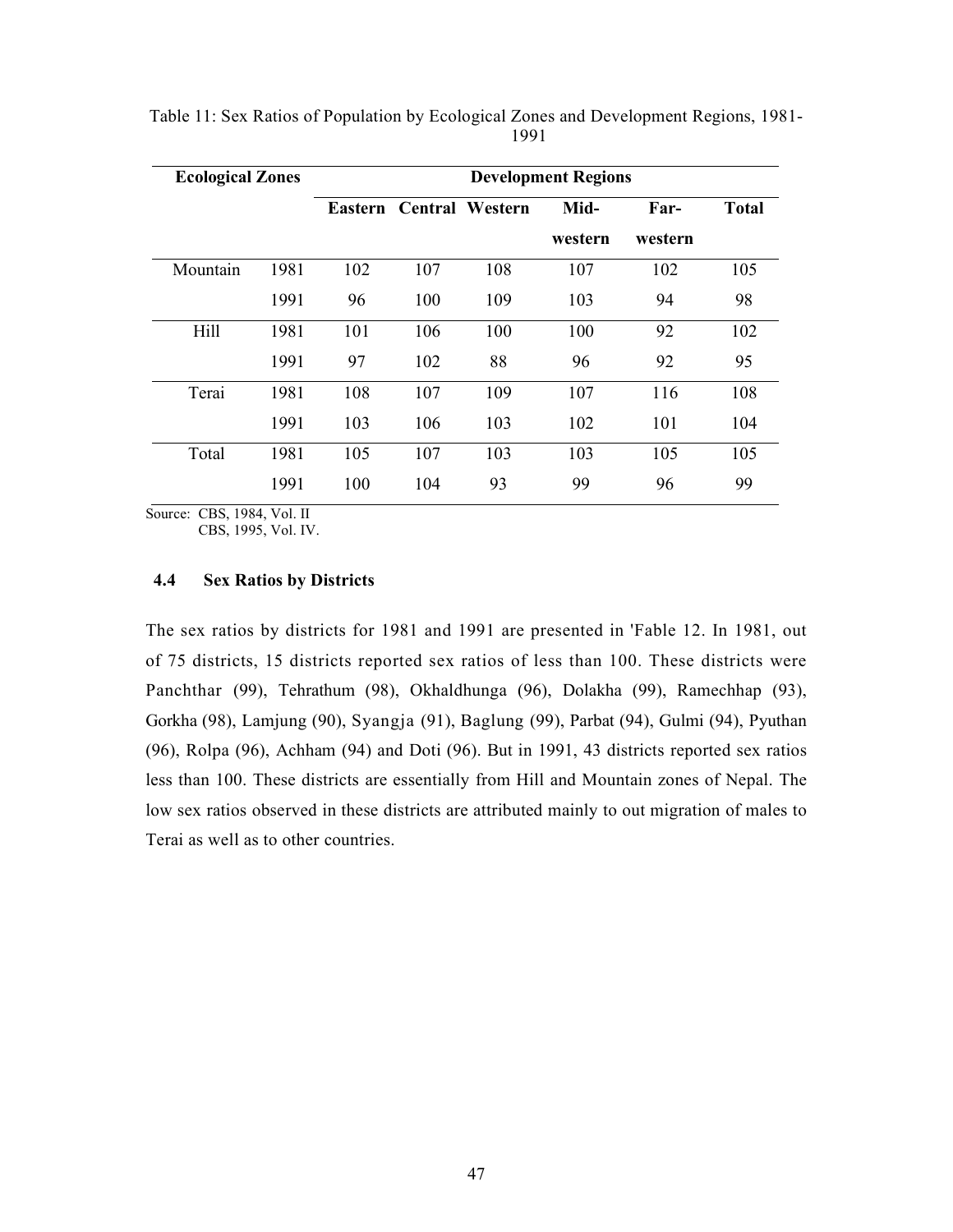| <b>Districts</b>        | 1981 | 1991 |
|-------------------------|------|------|
| <b>Eastern Mountain</b> |      |      |
| Taplejung               | 101  | 95   |
| Sankhuwasabha           | 102  | 96   |
| Solukhumbu              | 102  | 97   |
| <b>Eastern Hill</b>     |      |      |
| Panchathar              | 99   | 97   |
| Ilam                    | 107  | 101  |
| Dhankuta                | 104  | 97   |
| Terathum                | 98   | 95   |
| Bhojpur                 | 102  | 93   |
| Okhaldhunga             | 96   | 95   |
| Khotang                 | 101  | 94   |
| Udayapur                | 105  | 98   |
| <b>Eastern Terai</b>    |      |      |
| Jhapa                   | 111  | 102  |
| Morang                  | 108  | 103  |
| Sunsari                 | 107  | 102  |
| Saptari                 | 105  | 103  |
| Siraha                  | 108  | 105  |
| <b>Central Mountain</b> |      |      |
| Dolakha                 | 99   | 96   |
| Rasuwa                  | 108  | 107  |
| Sindhupalchowk          | 112  | 101  |
| <b>Central Hill</b>     |      |      |
| Ramechhap               | 93   | 93   |
| Kavrepalanchowk         | 103  | 97   |
| Dhading                 | 105  | 98   |
| Nuwakot                 | 106  | 99   |
| Kathmandu               | 117  | 108  |
| Lalitpur                | 113  | 103  |
| Bhaktapur               | 105  | 100  |
| Makawanpur              | 106  | 103  |
| Sindhuli                | 103  | 99   |

Table 12: Sex Ratio of Population by Districts, Nepal, 1981-1991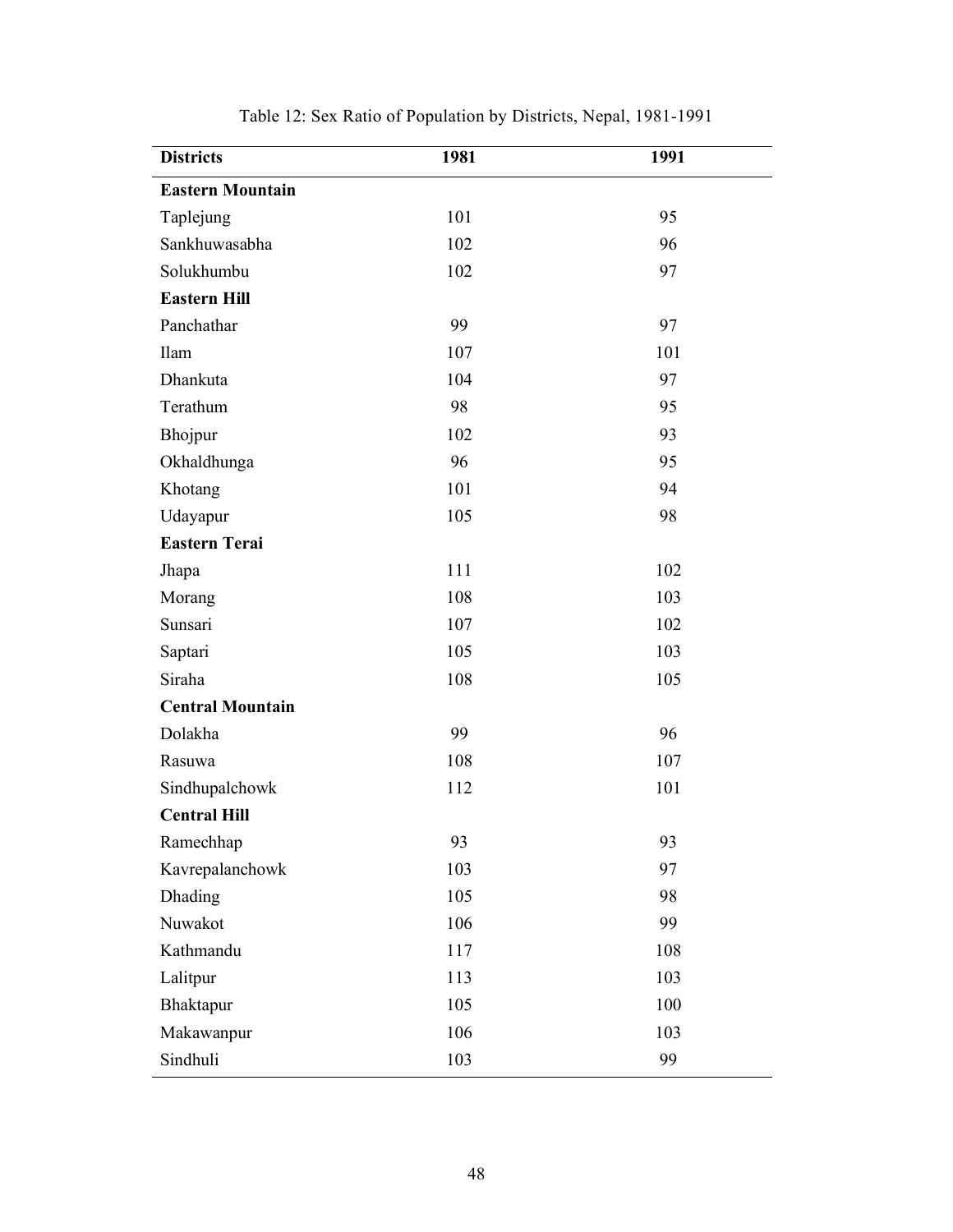| <b>Districts</b>              | 1981 | 1991 |
|-------------------------------|------|------|
| <b>Central Terai</b>          |      |      |
| Chitawan                      | 106  | 98   |
| Mahottari                     | 107  | 107  |
| Sarlahi                       | 107  | 107  |
| Rautahat                      | 108  | 107  |
| Bara                          | 107  | 107  |
| Parsa                         | 106  | 108  |
| Dhanusha                      | 108  | 107  |
| <b>Western Mountain</b>       |      |      |
| Mustang                       | 112  | 109  |
| Manang                        | 102  | 108  |
| <b>Western Hill</b>           |      |      |
| Gorkha                        | 98   | 92   |
| Lamjung                       | 90   | 90   |
| Tanahun                       | 103  | 90   |
| Syangja                       | 91   | 86   |
| Kaski                         | 102  | 93   |
| <b>Baglung</b>                | 99   | 87   |
| Myagdi                        | 115  | 90   |
| Parbat                        | 94   | 86   |
| Gulmi                         | 94   | 83   |
| Arghakhanchi                  | 122  | 87   |
| Palpa                         | 103  | 87   |
| <b>Western Terai</b>          |      |      |
| Nawalparasi                   | 106  | 99   |
| Rupandehi                     | 108  | 103  |
| Kapilbastu                    | 113  | 106  |
| <b>Mid-Western Mountain</b>   |      |      |
| Jumla                         | 109  | 103  |
| Humla                         | 109  | 106  |
| Mugu                          | 108  | 104  |
| Rahleol <sup>2</sup> (contd.) | 106  | 101  |
| Dolpa                         | 108  | 103  |
| Mid-western Hill              |      |      |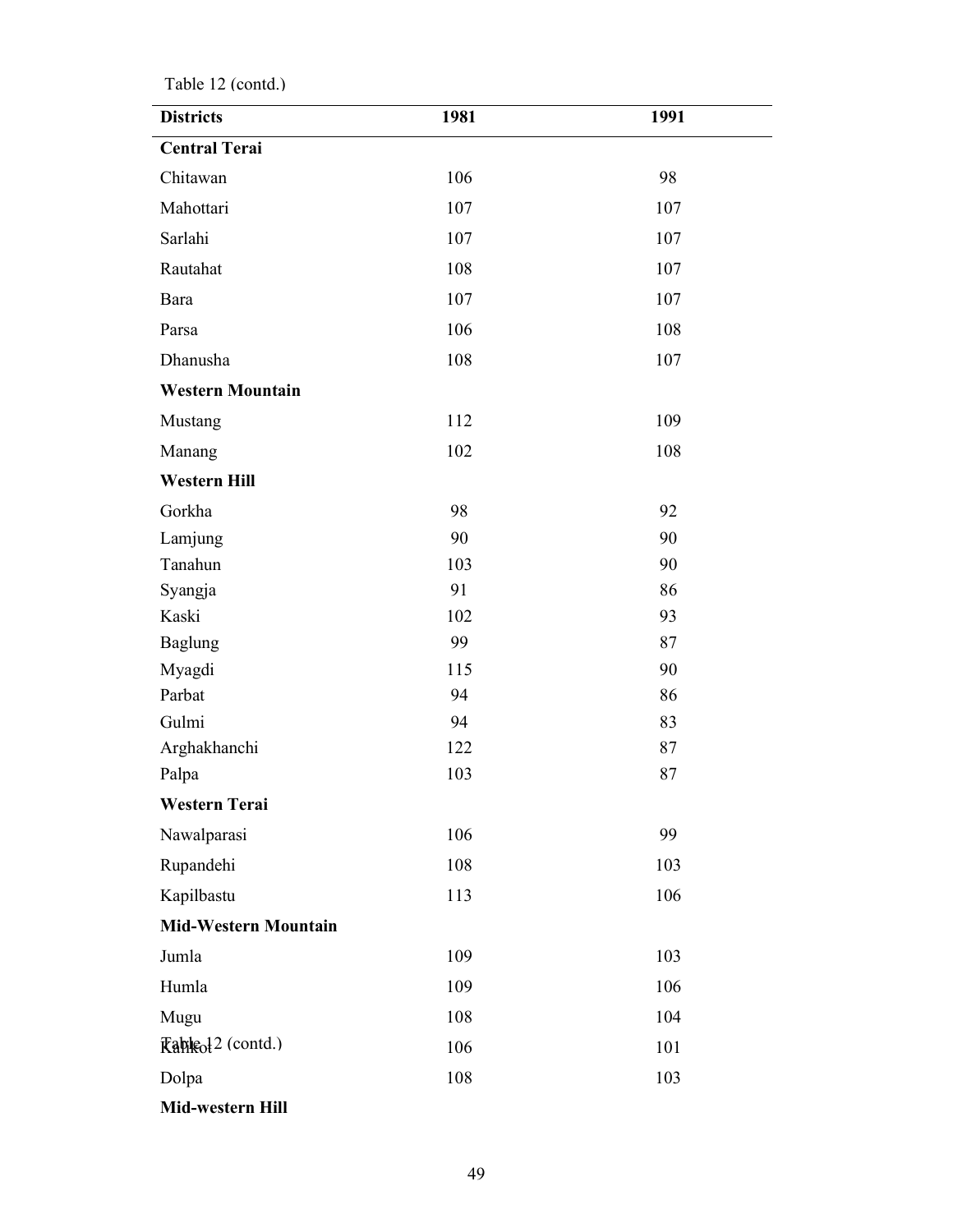| <b>Districts</b>            | 1981 | 1991 |  |  |  |  |  |
|-----------------------------|------|------|--|--|--|--|--|
| Pyuthan                     | 96   | 87   |  |  |  |  |  |
| Rolpa                       | 96   | 92   |  |  |  |  |  |
| Rukum                       | 103  | 98   |  |  |  |  |  |
| Jajarkot                    | 109  | 101  |  |  |  |  |  |
| Dailekh                     | 100  | 99   |  |  |  |  |  |
| Salyan                      | 100  | 98   |  |  |  |  |  |
| Surkhet                     | 101  | 98   |  |  |  |  |  |
| Mid-western Terai           |      |      |  |  |  |  |  |
| Dang                        | 104  | 98   |  |  |  |  |  |
| Bardiya                     | 109  | 102  |  |  |  |  |  |
| Banke                       | 109  | 107  |  |  |  |  |  |
| <b>Far-western Mountain</b> |      |      |  |  |  |  |  |
| Bajura                      | 102  | 96   |  |  |  |  |  |
| Bajhang                     | 101  | 92   |  |  |  |  |  |
| Darchula                    | 105  | 97   |  |  |  |  |  |
| Far-western Hill            |      |      |  |  |  |  |  |
| Accham                      | 94   | 89   |  |  |  |  |  |
| Doti                        | 96   | 93   |  |  |  |  |  |
| Dadeldhura                  | 106  | 93   |  |  |  |  |  |
| Baitadi                     | 103  | 92   |  |  |  |  |  |
| Far-western Terai           |      |      |  |  |  |  |  |
| Kailali                     | 112  | 101  |  |  |  |  |  |
| Kanchanpur                  | 123  | 102  |  |  |  |  |  |

Source: CBS, 1994, Population of Nepal by Districts and Village Development Committees/ Municipalities, Population Census, 1991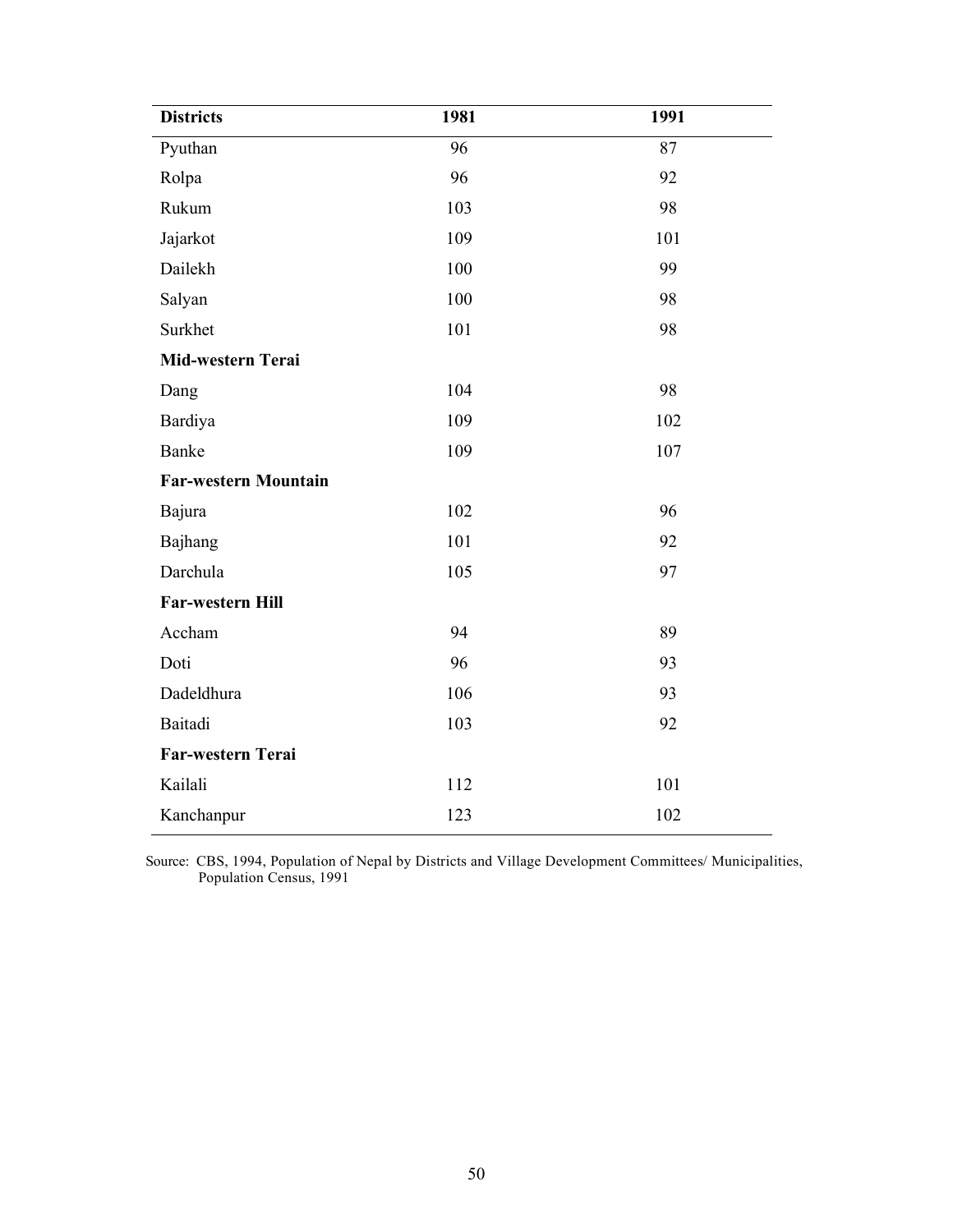# 4.5 Sex Ratios by Rural/Urban Residence

Table 13 presents sex ratio of population observed at different censuses since 1961 by rural / urban residence. Table 13 shows that the sex ratio in the rural areas increased from 96.52 in 1961 to 104.30 in 1981, there after, again decreased to 98.61 in 1991. In the case of urban areas though the sex ratio varied inconsistently over various census years, it was always more than 100 in all the censuses implying that urban population always had male predominance. It was as high as 116 in 1971 and 115 in 1981.

| Year | Rural  | <b>Urban</b> | <b>Total</b> |
|------|--------|--------------|--------------|
| 1961 | 96.52  | 112.41       | 97.05        |
| 1971 | 100.78 | 116.58       | 101.37       |
| 1981 | 104.30 | 115.24       | 105.02       |
| 1991 | 98.61  | 108.39       | 99.47        |

Table 12: Sex Ratio of Population by Rural/Urban Residence, Nepal, 1961 – 1991

Source: CBS, 1968, Vol. 1, Table 19

CBS, 1975, Vol. V, Table 39

CBS, 1984, Vol. III, Table 3

CBS, 1994, Vol. 1, Table 3 & Vol. II, Table 1

# 5. Population Density

# 5.1 Population Density by Ecological Zones

The population density per total land area in the ecological zones, is shown in Table 14. The population density is about 28 persons per sq. km. in Mountain, 137 persons per sq. km. in Hills and 254 persons per sq. km. in Terai. The Terai's density is twice as much as the national level density of 126 persons per sq. km. whereas Hill's density may be said to be almost on par with the national figure. Of course, as expected, the density in Mountains is found to be less than one fourth of the national figure, owing to its topography.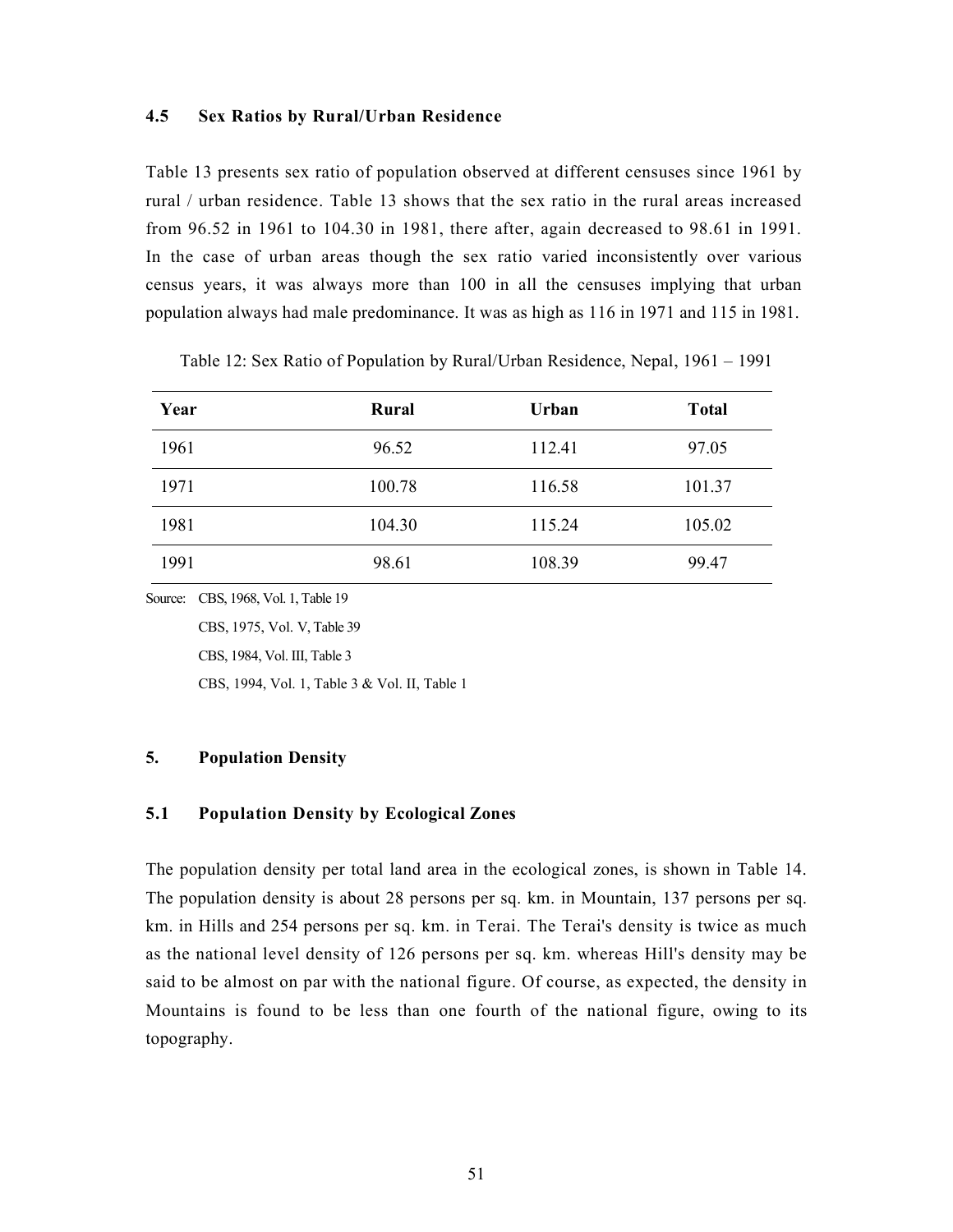The above figures do not reflect the true picture of the population pressure in ecological belts. Population pressure has to be measured by densities per area of cultivated land.

| <b>Ecological Zone</b>                | Mountain   | <b>Hill</b> | Terai      | <b>Total</b> |
|---------------------------------------|------------|-------------|------------|--------------|
| Population                            | 1,442,306  | 8,413,449   | 8,635,342  | 184,910,297  |
|                                       | $(7.8\%)$  | $(45.5\%)$  | $(46.7\%)$ | $(100.0\%)$  |
| Land Area in Sq.km                    | 51,817     | 61,345      | 34,019     | 147,181      |
|                                       | $(35.2\%)$ | $(41.7\%)$  | $(23.1\%)$ | $(100.0\%)$  |
| Cultivated Land in ha.                | 163,093    | 878,837     | 1,311,785  | 2,353,715    |
|                                       | $(6.9\%)$  | $(37.4\%)$  | $(55.7\%)$ | $(100.0\%)$  |
| % of total land under cultivation     | (3.1)      | (14.3)      | (38.6)     | (16.0)       |
| Density per sq. km                    | 27.8       | 137.1       | 253.8      | 125.6        |
| Pressure per cultivated land (in ha.) | 8.8        | 9.6         | 6.6        | 7.8          |

Table 14: Distribution of Population, Land, Cultivated land and Population Densities vis-àvis Population pressure in Ecological Zones, 1991

Source: NPC, 1994, pp. 5-8 CEDA, 1994

From Table 14, it is found that only 3.1 per cent of the land in Mountains are cultivated as compared to 38.6 per cent in Terai. The cultivated land is around 14.3 per cent of the total land in Hills.

Population pressure per cultivated land is expected to be low in the region with high proportion of cultivable land and vice versa. In Nepal, Terai has more cultivable land than Hills and Mountains. In Hills and Mountains, most of the cultivable land is already cultivated. It is therefore natural to expect high population pressure per cultivated land in Hills and Mountains than in Terai. Population pressure per cultivated land by ecological zones shown in Table 14 clearly illustrates the above fact. For instance, the Mountain zone where only 3.1 per cent of the land is cultivated, has a population pressure of 8.8 persons per Hectare of cultivated land. The Terai region whose 38.6 per cent of total land is under cultivation, has a pressure of 6.6 persons and the population pressure for Hill region is found to be 9.6 persons.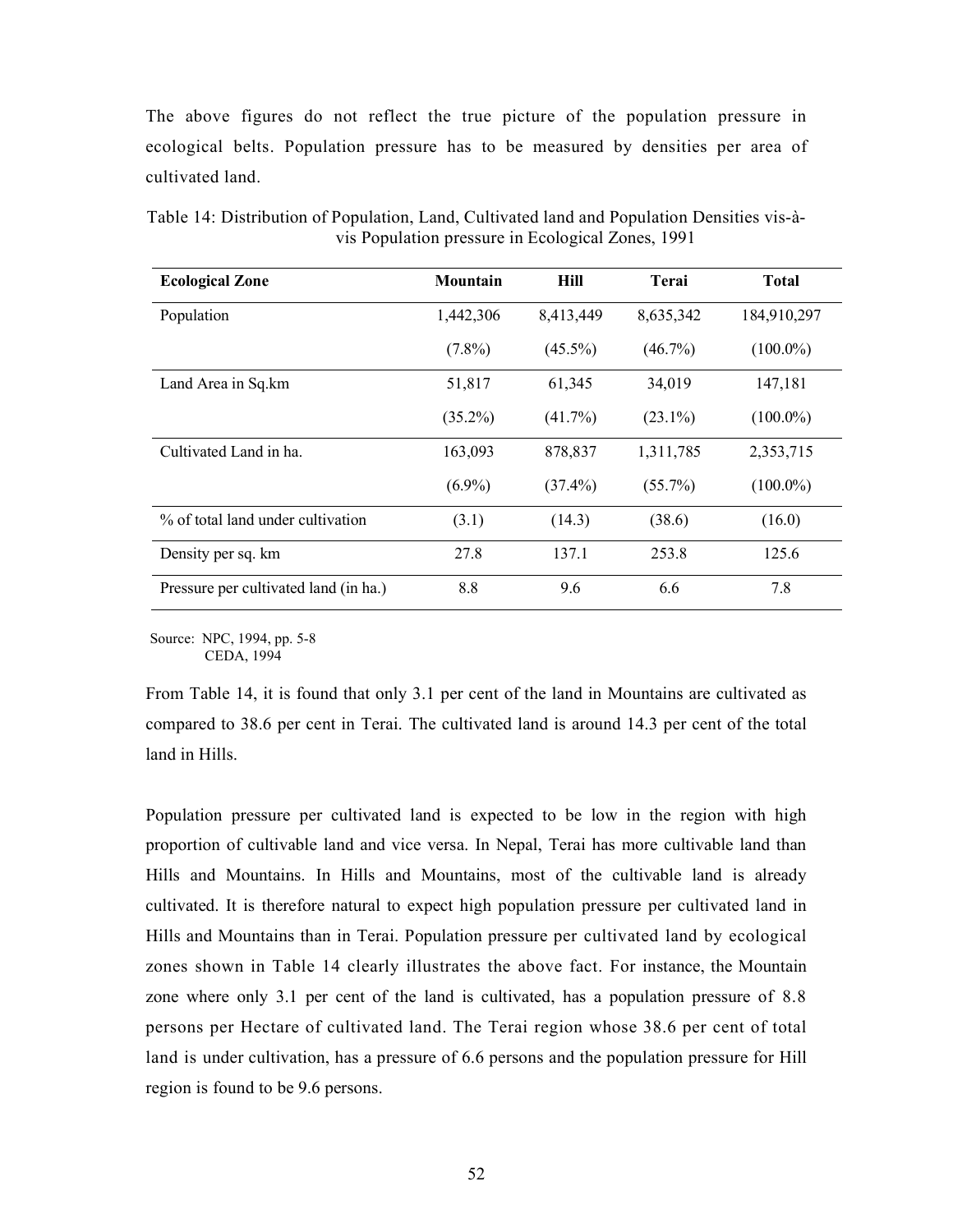Also, of' the total cultivated land in Nepal 55.7 per cent is in Terai, 37.4 per cent in Hills and the remaining 6.9 per cent in Mountains. High Proportion of cultivated land and comparatively low population pressure in Terai, as found in the above analysis, may well explain the migration phenomenon observed in Nepal from Hills and Mountains to Terai region.

The change in population densities in ecological zones during 1981-1991 inter-censal period was from 25.14 to 27.85 for Mountains; from 116.76 to 137.25 for Hills; and from 192.71 to 253.58 for Terai (Table 15). This means that the population density increased only by 2.7 persons in Mountain. In Hills, the increase was of the magnitude 21.39 persons per sq. km. whereas the highest increment of order 60.88 persons per sq. km, was observed in Terai.

# 5.2 Population Density by Development Regions

From Table 15, it is seen that population density in the Mid-Western Development Region has been the least, followed by the Far-Western Development Region. On the other hand, Central Development Region has been the most density populated region.

Change in population densities during 1981-1991 inter-censal period is from 46.14 to 56.87 in Mid-western Region; from 67.56 to 85.95 in Far-Western Region; from 106.43 to 128.26 in Western Region; from 179.10 to 225.61 in Central Region and from 130.32 to 156.25 in Eastern Region.

# 5.3 Population Density by Ecological and Development Regions

In 1991 the least populated region of Nepal in terms of population densities were Western Mountain (3.37) followed by Mid-Western Mountain (12.20). On the other hand, the highest density was observed in Eastern Terai (365.72) followed by central Terai (325.18). From 1981 to 1991 only one region, namely, Western Mountain reported decline in population density from 3.43 in 1981 to 3.37 in 1991. In Mountain Regions, the increments in population density ranged from 1 (in Mid-Western Mountain) to 10 (in Central Mountain). In Hills, the increment ranged from 10 (in-Far Western Hill) to 48 (in Central Hill). Terai reported much higher increments in population density in all its region. The range of increment was from 51.49 (in Far-Western Terai) to 75.02 (in Eastern Terai). These variations are obvious reflections of the inter – censal population growth.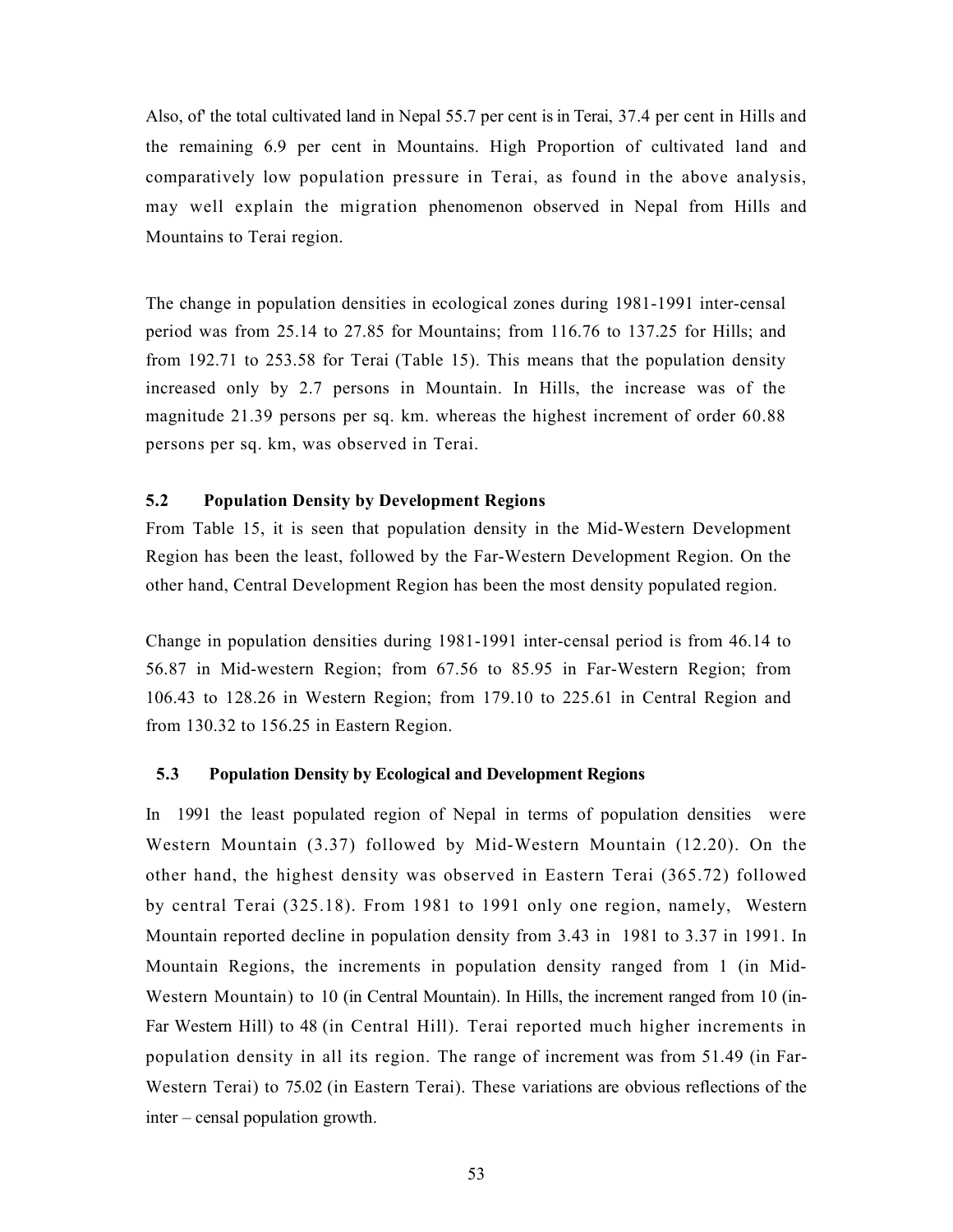| <b>Zone/Regions</b> |      | <b>Eastern</b> | Central | Western | <b>Mid Western</b> | <b>Far-western</b> | Total   |
|---------------------|------|----------------|---------|---------|--------------------|--------------------|---------|
|                     | Area | 10,440         | 6,277   | 5,819   | 21,351             | 7,932              | 51,819  |
| Mountain            | 1981 | 32.41          | 65.82   | 3.43    | 11.35              | 36.42              | 25.14   |
|                     | 1991 | 34.40          | 75.03   | 3.37    | 12.20              | 41.95              | 27.85   |
| Hill                | Area | 10,749         | 11,805  | 18,319  | 13,710             | 6,762              | 61,345  |
|                     | 1981 | 116.94         | 178.60  | 117.41  | 76.03              | 89.37              | 116.76  |
|                     | 1991 | 132.95         | 226.98  | 132.15  | 88.95              | 99.18              | 137.25  |
| Terai               | Area | 7,269          | 9,328   | 5,260   | 7,317              | 4,845              | 34,024  |
|                     | 1981 | 290.70         | 255.97  | 182.11  | 91.67              | 88.23              | 192.71  |
|                     | 1991 | 365.72         | 325.18  | 252.87  | 127.14             | 139.62             | 253.58  |
| Total               | Area | 28,458         | 27,410  | 29,398  | 42,378             | 19,539             | 147,183 |
|                     | 1981 | 130.32         | 179.10  | 106.43  | 46.14              | 67.56              | 102.01  |
|                     | 1991 | 156.25         | 225.61  | 128.26  | 56.87              | 85.95              | 125.63  |

Table 15: Population Density by Ecological and Development Regions, Nepal, 1981-1991

Population Density = Population per sq.. km.

Source: CBS. 1987, p. 18

CEDA, 1994

NPC, 1994, pp.5-8

# 5.4 Population Density by Districts

Population densities in districts for 1981 and 1991 are shown in Table 16. The districts with highest population densities in 1981 are Bhaktapur (1213.6), Kathmandu (1079.2) and Lalitpur (578.7). These are all, the three districts of Kathmandu Valley and they retained their position as having the highest population density during 1991 also. A slight change in ranking occurred as a result of the emergence of Kathmandu district as having the highest population density in 1991.

The districts having the lowest densities during 1981 are Manang (3.13), Mustang (3.62), Humla (5.08), Dolpa (2.79). In 1991 also, these districts occupied the lowest ranks in population densities.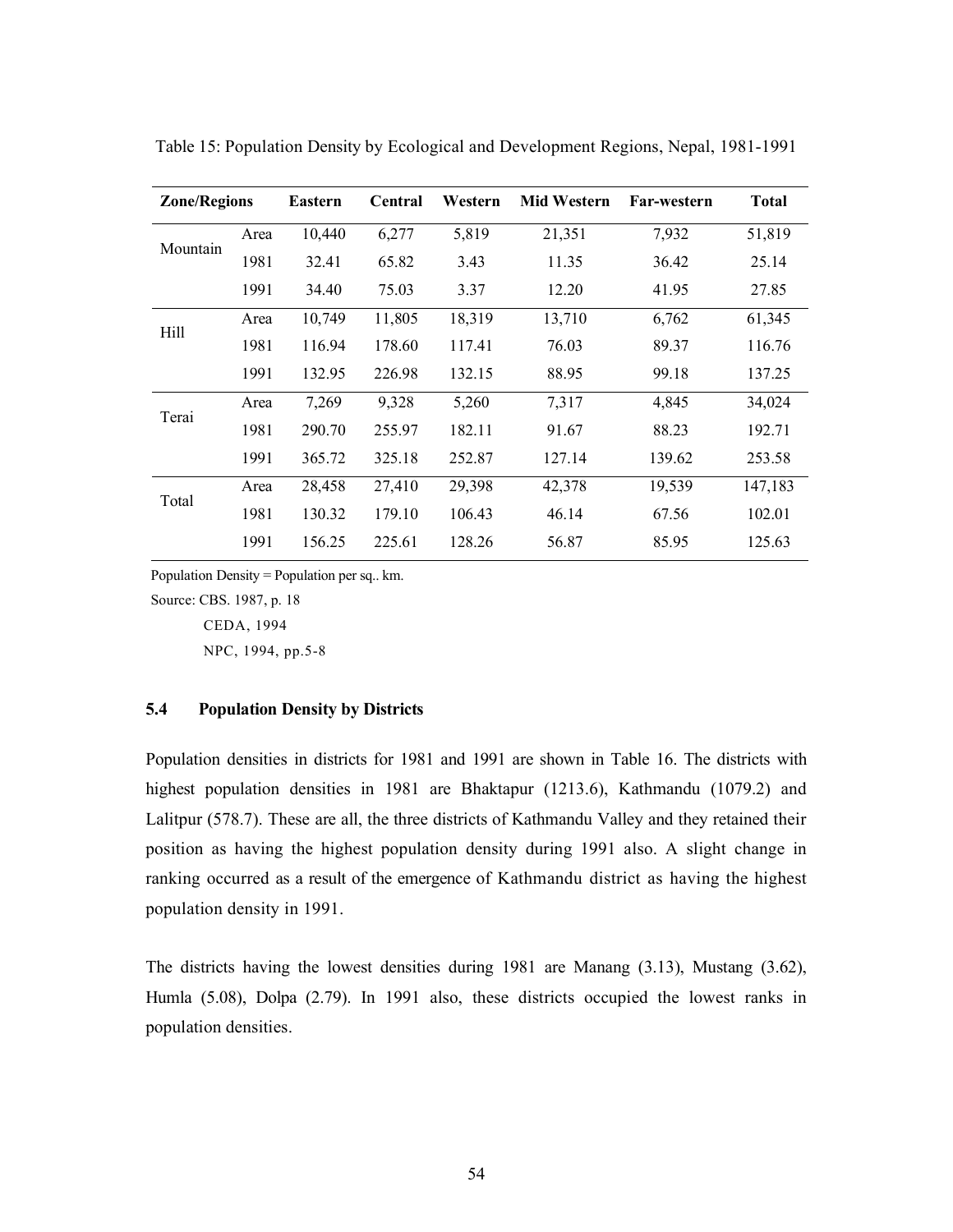| <b>Districts</b>        | Area      | 1981     | 1991   |
|-------------------------|-----------|----------|--------|
|                         | in sq. km |          |        |
| <b>Eastern Mountain</b> | 10,440    | 32.41    | 34.40  |
| Taplejung               | 3,648     | 33.10    | 32.91  |
| Sankhuwasabha           | 3,480     | 37.18    | 40.77  |
| Solukhumbu              | 3,312     | 26.64    | 29.35  |
| <b>Eastern Hill</b>     | 10,749    | 116.94   | 132.95 |
| Panchathar              | 1,241     | 125.88   | 141.18 |
| Ilam                    | 1,703     | 104.73   | 134.59 |
| Dhankuta                | 891       | 145.65   | 164.29 |
| Terathum                | 679       | 136.16   | 151.50 |
| Bhojpur                 | 1,507     | 127.99   | 131.91 |
| Okhaldhunga             | 1,074     | 128.15   | 129.84 |
| Khotang                 | 1,591     | 133.61   | 135.74 |
| Udayapur                | 2,063     | 77.46    | 107.25 |
| <b>Eastern Terai</b>    | 7,269     | 290.70   | 365.72 |
| Jhapa                   | 1,606     | 298.72   | 369.70 |
| Morang                  | 1,855     | 288.24   | 363.79 |
| Sunsari                 | 1,257     | 274.14   | 368.72 |
| Saptari                 | 1,363     | 278.10   | 341.64 |
| Siraha                  | 1,188     | 315.95   | 387.83 |
| <b>Central Mountain</b> | 6,277     | 65.82    | 75.03  |
|                         |           | (65.90)  |        |
| Dolakha                 | 2,191     | 68.72    | 79.06  |
|                         |           | (67.78)  |        |
| Rasuwa                  | 1,544     | 19.58    | 23.79  |
| Sindhupalchowk          | 2,542     | 91.39    | 102.68 |
|                         |           | (92.41)  |        |
| <b>Central Hill</b>     | 11,805    | 178.60   | 226.98 |
|                         |           | (178.56) |        |
| Ramechhap               | 1,546     | 104.43   | 121.64 |
|                         |           | (105.76) |        |

Table 16: District Level Population Densities, Nepal, 1981-1991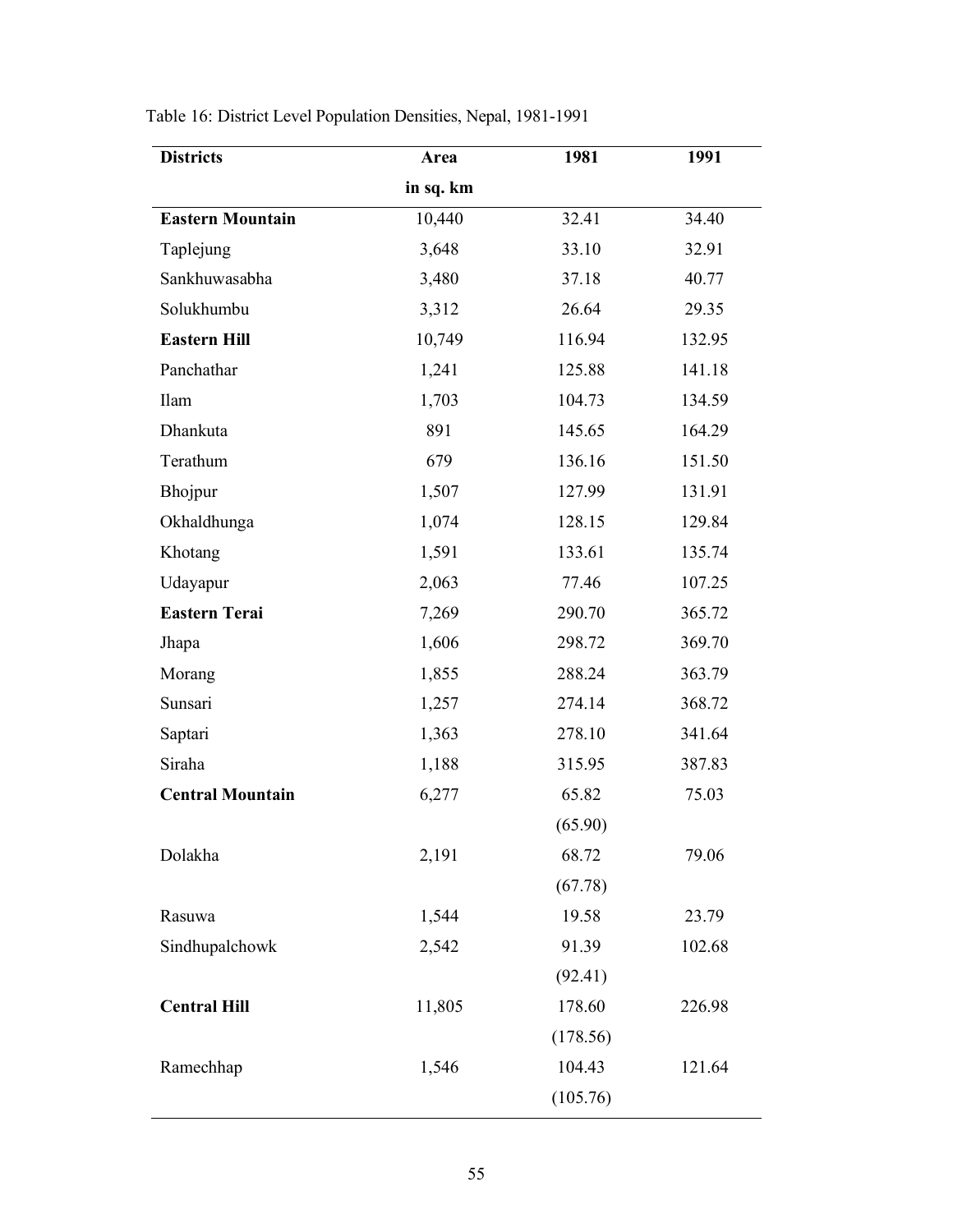| <b>Districts</b>        | Area      | 1981      | 1991    |
|-------------------------|-----------|-----------|---------|
|                         | in sq. km |           |         |
| Kavrepalanchowk         | 1,396     | 220.02    | 232.33  |
|                         |           | (214.68)  |         |
| Dhading                 | 1,926     | 126.37    | 144.37  |
|                         |           | (122.86)  |         |
| Nuwakot                 | 1,121     | 181.06    | 218.78  |
|                         |           | (187.82)  |         |
| Kathmandu               | 395       | 1068.95   | 1709.72 |
|                         |           | (1079.19) |         |
| Lalitpur                | 385       | 478.80    | 669.75  |
|                         |           | (578.67)  |         |
| Bhaktapur               | 119       | 1342.5    | 1453.37 |
|                         |           | (1213.61) |         |
| Makawanpur              | 2,426     | 100.33    | 129.67  |
| Sindhuli                | 2,491     | 73.74     | 89.88   |
| <b>Central Terai</b>    | 9,328     | 255.98    | 325.18  |
|                         |           | (255.98)  |         |
| Chitawan                | 2,218     | 117.03    | 159.82  |
| Mahottari               | 1,002     | 360.33    | 439.27  |
|                         |           | (363.69)  |         |
| Sarlahi                 | 1,259     | 316.73    | 291.42  |
| Rautahat                | 1,126     | 295.32    | 367.67  |
| Bara                    | 1,190     | 268.03    | 349.34  |
| Parsa                   | 1,353     | 210.15    | 275.33  |
| Dhanusha                | 1,180     | 366.58    | 460.73  |
|                         |           | (363.72)  |         |
| <b>Western Mountain</b> | 5,819     | 3.43      | 3.37    |
| Mustang                 | 3,573     | 3.62      | 4.00    |
| Manang                  | 2,246     | 3.13      | 2.38    |
| <b>Western Hill</b>     | 18,319    | 117.41    | 132.15  |
| Gorkha                  | 3,610     | 64.07     | 69.95   |
| Lamjung                 | 1,692     | 90.26     | 90.84   |
| Tablauh (contd.)        | 1,546     | 144.52    | 173.39  |
| Syangja                 | 1,164     | 233.52    | 252.17  |
| Kaski                   | 2,017     | 109.70    | 145.24  |
| <b>Baglung</b>          | 1,784     | 120.64    | 130.32  |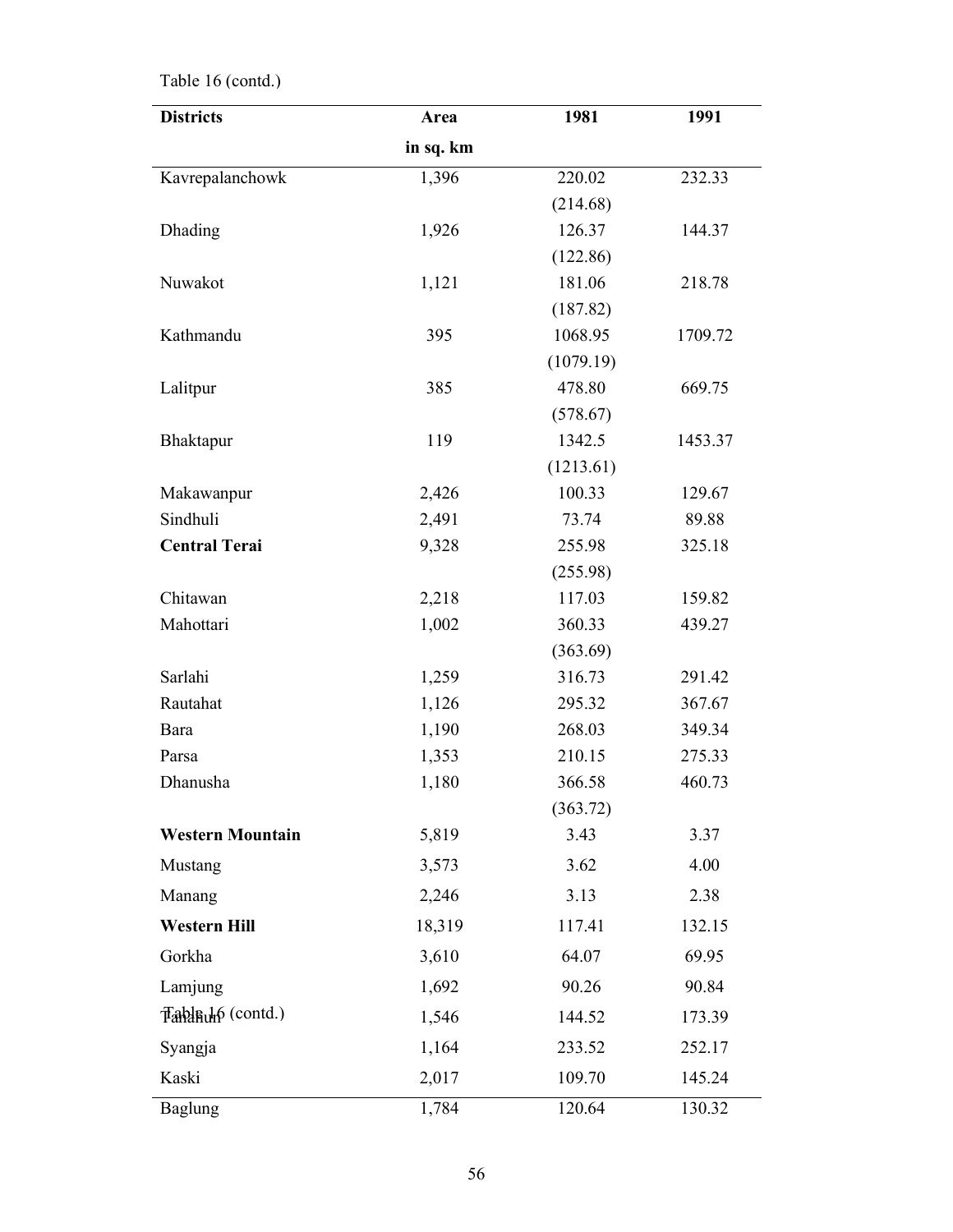| <b>Districts</b>            | Area      | 1981               | 1991   |
|-----------------------------|-----------|--------------------|--------|
|                             | in sq. km |                    |        |
| Myagdi                      | 2,297     | 42.19              | 43.77  |
| Parbat                      | 494       | 259.91             | 290.58 |
| Gulmi                       | 1,149     | 207.23             | 231.79 |
| Arghakhanchi                | 1,193     | 131.85             | 151.62 |
| Palpa                       | 1,373     | 156.18             | 172.11 |
| Western Terai               | 5,260     | 182.12             | 252.87 |
| Nawalparasi                 | 2,162     | 142.84             | 281.76 |
| Rupandehi                   | 1,360     | 278.74             | 283.93 |
| Kapilbastu                  | 1,738     | 155.37             | 213.91 |
| <b>Mid-Western Mountain</b> | 21,351    | 11.36              | 12.20  |
|                             |           | (10.99)            |        |
| Jumla                       | 2,531     | 27.18              | 30.01  |
| Humla                       | 5,655     | 3.59               | 6.08   |
|                             |           | (5.08)             |        |
| Mugu                        | 3,535     | 12.36              | 10.28  |
|                             |           | (9.98)             |        |
| Kalikot                     | 1,741     | 50.34              | 51.00  |
|                             |           | (45.80)            |        |
| Dolpa                       | 7,889     | 2.79               | 3.17   |
| Mid-western Hill            | 13,710    | 76.03              | 88.95  |
|                             |           | (76.66)            |        |
| Pyuthan                     | 1,309     | 120.45             | 134.05 |
| Rolpa                       | 1,879     | 89.49              | 95.59  |
| Rukum                       | 2,877     | 46.03              | 54.07  |
| Jajarkot                    | 2,230     | 44.53              | 57.10  |
| Dailekh                     | 1,502     | 110.87             | 124.76 |
|                             |           | (110.26)           |        |
| Salyan<br>Table 16 (contd.) | 1,462     | 104.01<br>(109.94) | 124.33 |
| Surkhet                     | 2,451     | 67.81              | 92.11  |
|                             |           | (68.18)            |        |
| Mid-western Terai           | 7,317     | 91.67              | 127.14 |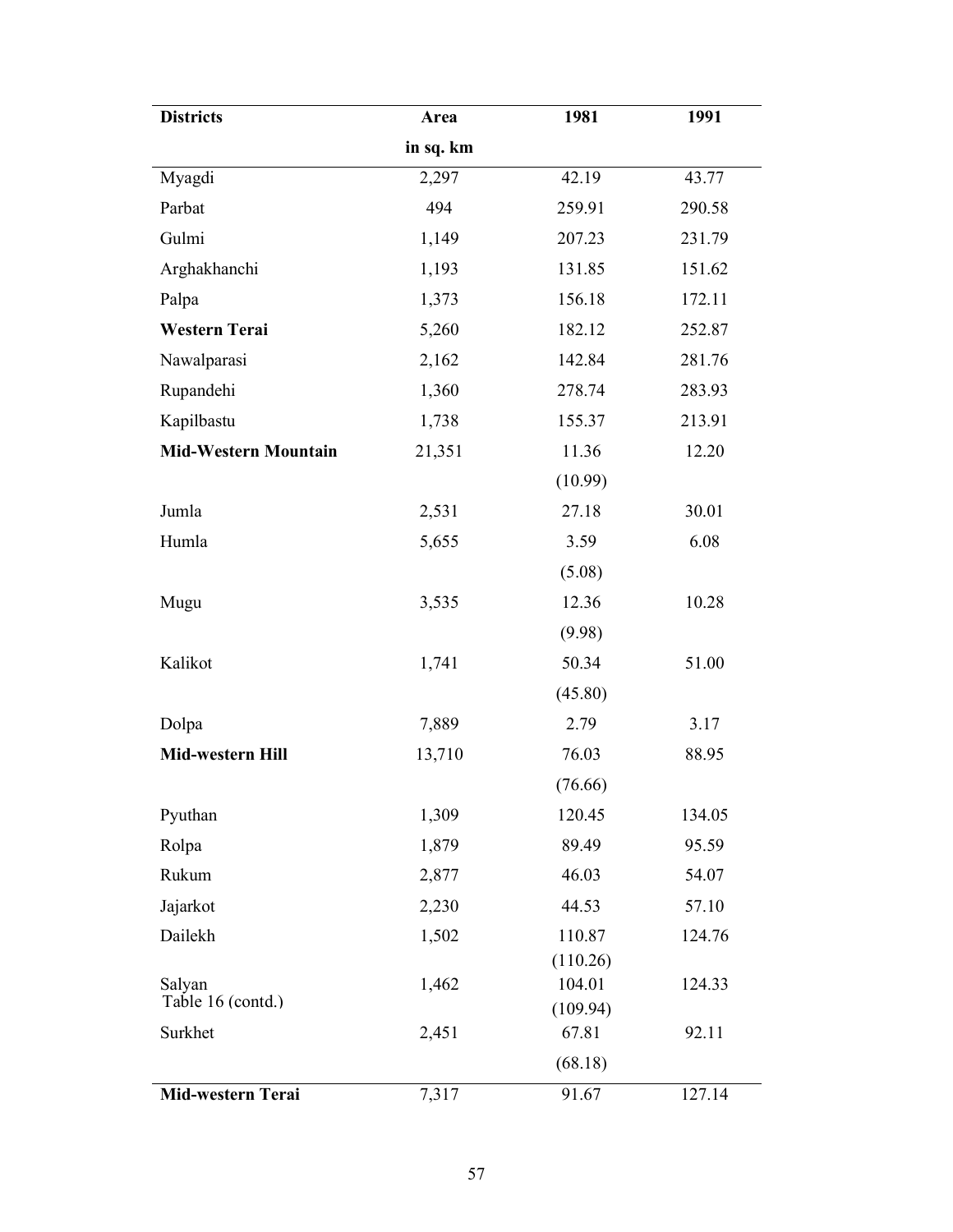| <b>Districts</b>            | Area      | 1981     | 1991   |
|-----------------------------|-----------|----------|--------|
|                             | in sq. km |          |        |
|                             |           | (90.48)  |        |
| Dang                        | 2,955     | 67.81    | 119.93 |
| Bardiya                     | 2,025     | 98.29    | 143.36 |
|                             |           | (98.04)  |        |
| Banke                       | 2,337     | 87.86    | 122.21 |
|                             |           | (84.36)  |        |
| <b>Far-western Mountain</b> | 7,932     | 36.42    | 41.95  |
|                             |           | (37.32)  |        |
| Bajura                      | 2,188     | 34.11    | 42.05  |
|                             |           | (37.38)  |        |
| Bajhang                     | 3,422     | 36.24    | 40.64  |
| Darchula                    | 2,322     | 38.85    | 43.79  |
| Far-western Hill            | 6,762     | 89.37    | 99.18  |
|                             |           | (89.46)  |        |
| Accham                      | 1,680     | 110.24   | 117.97 |
|                             |           | (110.47) |        |
| Doti                        | 2,025     | 75.62    | 82.55  |
|                             |           | (75.54)  |        |
| Dadeldhura                  | 1,538     | 56.47    | 68.04  |
| Baitadi                     | 1,519     | 117.93   | 132.14 |
| <b>Far-western Terai</b>    | 4,845     | 88.19    | 139.62 |
|                             |           | (88.13)  |        |
| Kailali                     | 3,235     | 79.72    | 129.18 |
|                             |           | (79.77)  |        |
| Kanchanpur                  | 1,610     | 104.95   | 160.19 |

Source : CEDA, 1994

NPC, 1994 pp 5-8

Note : Values in parentheses are densities based on adjusted population totals.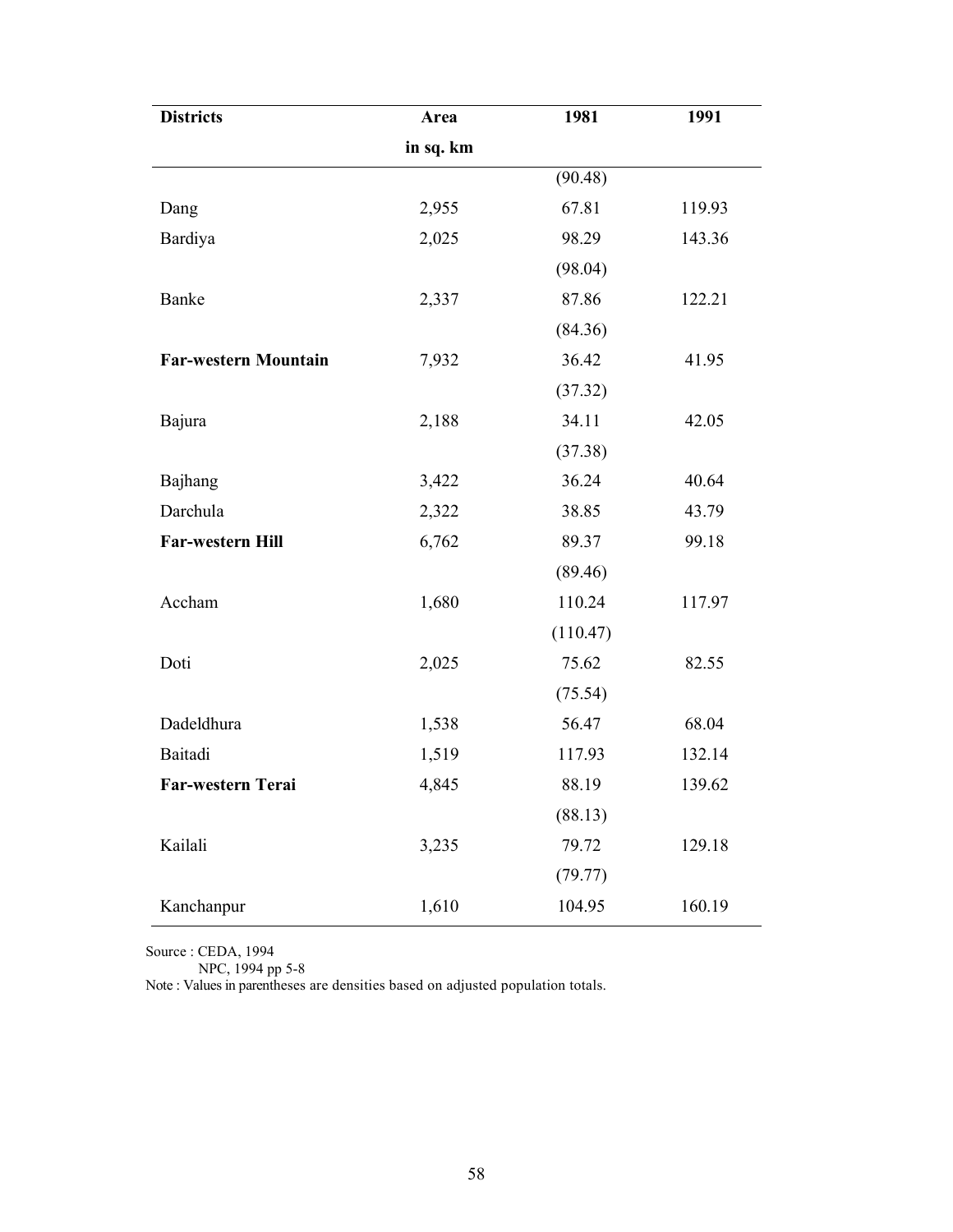# 6. Conclusion

In population distribution, although varying levels of' mortality and fertility among subareas of country do play a part, it is the mobility of population from one part of the country to another that is greatly responsible. In Nepal too, the population distribution seems to vary among the Ecological zones, Administrative regions and Districts. The Ecological factor has a pervasive effect on the population distribution. Further, the sex differential in population movement adds yet another dimension to the population distribution in Nepal. These factors have important implications for development planning.